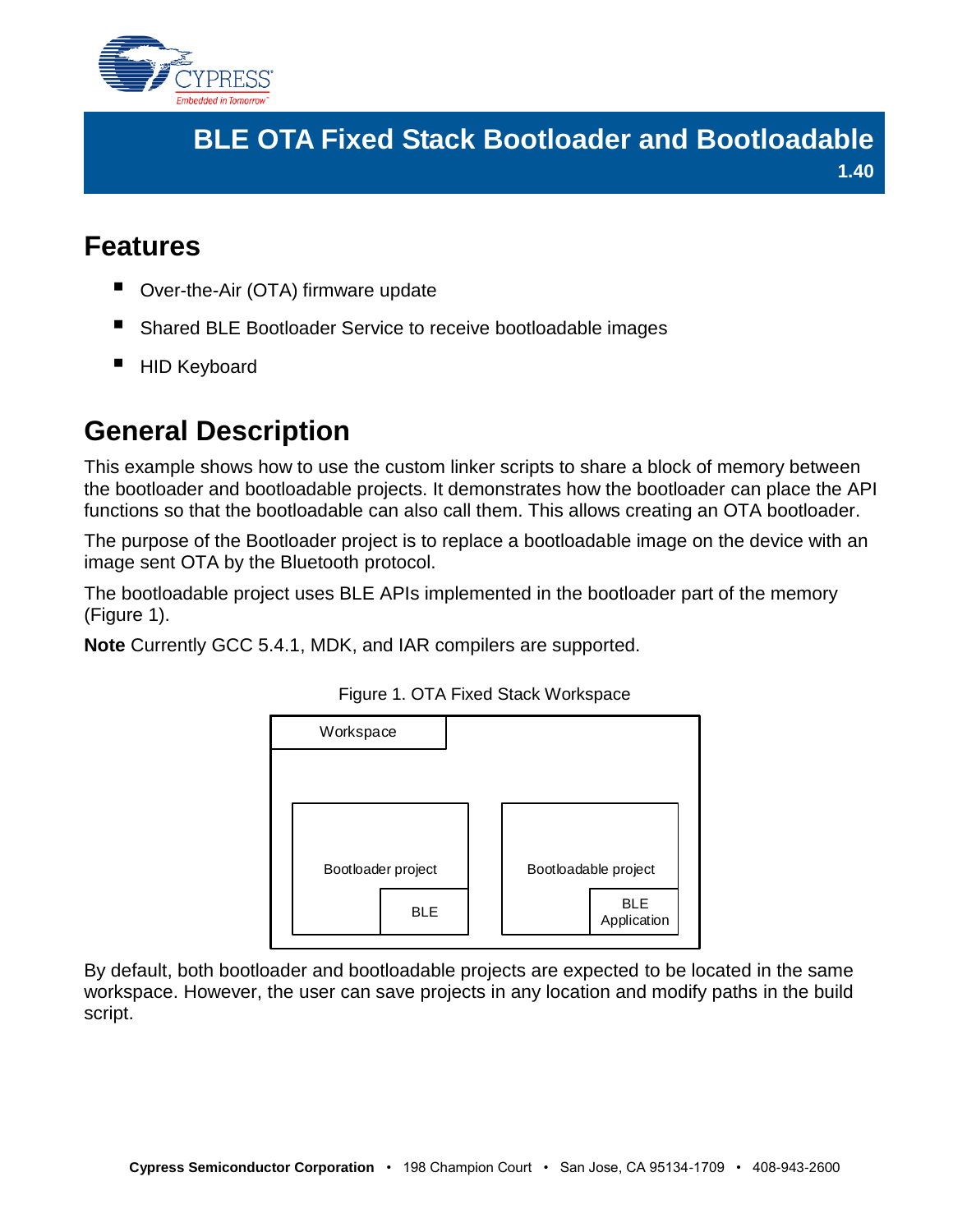Figure 2 shows the architecture of the bootloader project; Figure 3 shows the architecture of the bootloadable project.



Figure 2. Bootloader Project Architecture

Figure 3. Bootloadable Project Architecture



The bootloadable project may use APIs from the bootloader project if:

- 1. These APIs are listed as "extern" in a dedicated header.
- 2. These APIs addresses are provided in the bootloadable project linker script by the postbuild script of the bootloader.
- 3. Bootloader \*.hex/\*.elf has not been modified since Step 2.

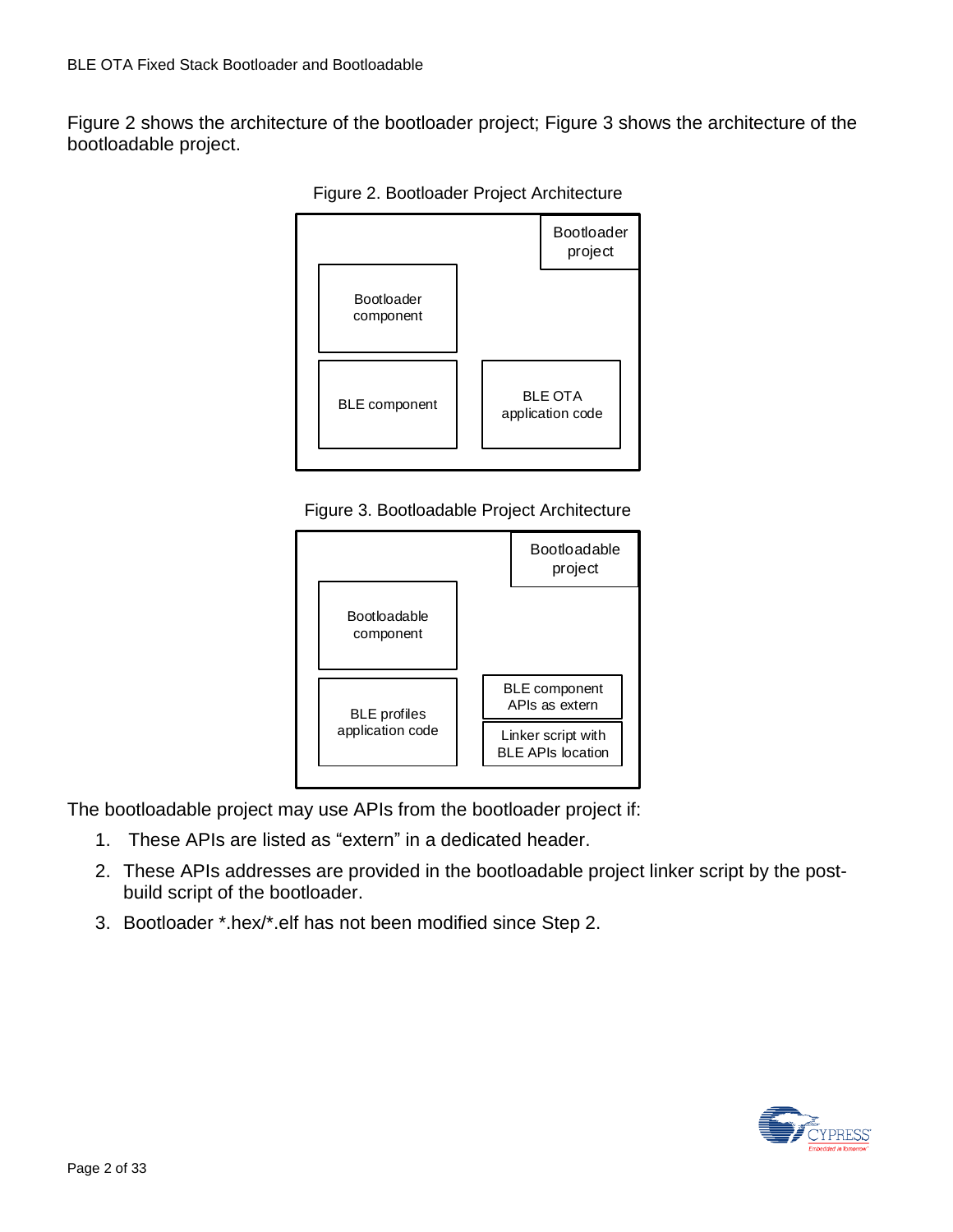# **Development Kit Configuration**

This example project is designed to run on the Cypress CY8CKIT-042-BLE kit. A description of the kit along with more example programs and ordering information can be found at <http://www.cypress.com/go/cy8ckit-042-ble>.

The kit must be powered by 3.3 V (J16 is set to 1 and 2). No connection on the kit board is required to use this example project. If you want to power the kit with the 5V supply you should modify the Operating Conditions in the \*.cydwr files under the **System** tab for both bootloader and bootloadable projects:

| Operating Conditions |     |  |
|----------------------|-----|--|
| $\cdots$ VDDA (V)    | 3.3 |  |
| Mariable VDDA        |     |  |
| $\cdots$ VDDD (V)    | 3.3 |  |
| <b>E-VDDR (V)</b>    | 3.3 |  |

Refer to the "Setup" [and "Run Example Project"](#page-14-0) section of this document for instructions on how to use this example project.

If the kit is powered with different from 3.3 voltage – the projects settings must be updated appropriately in the System DWR settings on the **System** tab.

# **Bootloader Project Configuration**

The Bootloader project contains the following components:

- Bluetooth Low Energy (BLE)
- Bootloader
- Software Transmit UART
- Watchdog timer (WDT) that is used as general timer

### **Linker Settings**

Check the correctness of the project linker settings:

- 1. Right-click on the bootloader project in **Workspace Explorer**.
- 2. Click **Build Settings**.
- 3. Expand **Linker** under the selected compiler:
	- a. If **ARM GCC** compiler is selected:

Check the values of the following options in the **General** section:

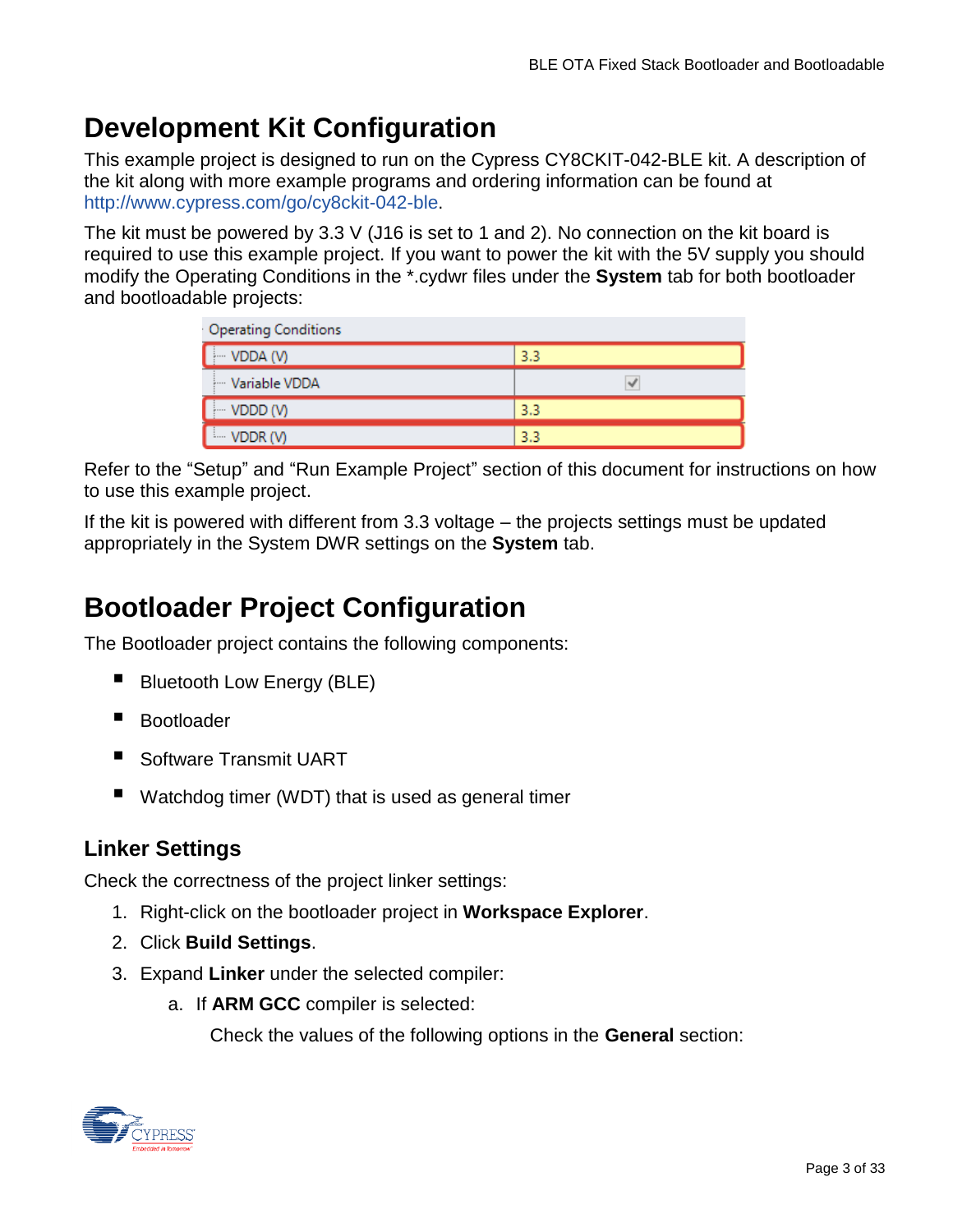| <b>Section</b> | <b>Option</b>               | Value               |
|----------------|-----------------------------|---------------------|
| General        | <b>Custom Linker Script</b> | $\ldots$ . $\ldots$ |

#### b. If **ARM MDK Generic**:

Check the values of the following options in the **General** and **Command line** section:

| <b>Section</b> | <b>Option</b> | <b>Value</b>                                                                                                                                                                                                                                                                                                                                                                                                                                                                                                                                                                                                                                                                                                                                                                                                                                                                                                                                                                                                                                                                                                                                                                                                                                                                                                                                                                                                                                                                                                                                                                                                                                                                                                                                                                                                                                                                                                                                                                                                                                                                                                                                                                                                                                                                                                                                                                                                                                                                                                                                                                                                                                                                                                                                                                                                                                               |
|----------------|---------------|------------------------------------------------------------------------------------------------------------------------------------------------------------------------------------------------------------------------------------------------------------------------------------------------------------------------------------------------------------------------------------------------------------------------------------------------------------------------------------------------------------------------------------------------------------------------------------------------------------------------------------------------------------------------------------------------------------------------------------------------------------------------------------------------------------------------------------------------------------------------------------------------------------------------------------------------------------------------------------------------------------------------------------------------------------------------------------------------------------------------------------------------------------------------------------------------------------------------------------------------------------------------------------------------------------------------------------------------------------------------------------------------------------------------------------------------------------------------------------------------------------------------------------------------------------------------------------------------------------------------------------------------------------------------------------------------------------------------------------------------------------------------------------------------------------------------------------------------------------------------------------------------------------------------------------------------------------------------------------------------------------------------------------------------------------------------------------------------------------------------------------------------------------------------------------------------------------------------------------------------------------------------------------------------------------------------------------------------------------------------------------------------------------------------------------------------------------------------------------------------------------------------------------------------------------------------------------------------------------------------------------------------------------------------------------------------------------------------------------------------------------------------------------------------------------------------------------------------------------|
| General        | Use MicroLIB  | False                                                                                                                                                                                                                                                                                                                                                                                                                                                                                                                                                                                                                                                                                                                                                                                                                                                                                                                                                                                                                                                                                                                                                                                                                                                                                                                                                                                                                                                                                                                                                                                                                                                                                                                                                                                                                                                                                                                                                                                                                                                                                                                                                                                                                                                                                                                                                                                                                                                                                                                                                                                                                                                                                                                                                                                                                                                      |
| Command line   | Custom flags  | --keep=Advertising_LED_1_SetDriveMode --<br>keep=Advertising_LED_2_SetDriveMode --<br>keep=Bootloading_LED_SetDriveMode --<br>keep=Bootloader_Service_Activation_Read --<br>keep=Bootloader_Service_Activation_SetDriveMode --<br>keep=Bootloader_Service_Activation_Write --keep=CyBle_StackInit --<br>keep=CyBle_Shutdown --keep=CyBle_SoftReset --keep=CyBle_EnterLPM --<br>keep=CyBle_ExitLPM --keep=CyBle_ProcessEvents --<br>keep=CyBle_SetDeviceAddress --keep=CyBle_GetDeviceAddress --<br>keep=CyBle_GetRssi--keep=CyBle_GetTxPowerLevel --<br>keep=CyBle_SetTxPowerLevel --keep=CyBle_GetBleClockCfgParam --<br>keep=CyBle_SetBleClockCfgParam --keep=CyBle_GenerateRandomNumber --<br>keep=CyBle_SetCeLengthParam --keep=CyBle_WriteAuthPayloadTimeout --<br>keep=CyBle_ReadAuthPayloadTimeout --keep=CyBle_GetStackLibraryVersion -<br>-keep=CyBle_GetBleSsState --keep=CyBle_AesEncrypt --<br>keep=CyBle AesCcmInit--keep=CyBle AesCcmEncrypt--<br>keep=CyBle_AesCcmDecrypt--keep=CyBle_SetTxGainMode--<br>keep=CyBle_SetRxGainMode--keep=CyBle_GattGetMtuSize--<br>keep=CyBle_ApplCallback --keep=cyBle_deviceAddress --<br>keep=cyBle_sflashDeviceAddress --keep=cyBle_discoveryModeInfo --<br>keep=cyBle_scanRspData --keep=cyBle_discoveryData --<br>keep=cyBle_discoveryParam --keep=CyBle_Init --keep=CyBle_ServiceInit --<br>keep=CyBle_Start --keep=CyBle_Stop --keep=CyBle_StoreBondingData --<br>keep=CyBle GappStartAdvertisement --keep=CyBle GappStopAdvertisement --<br>keep=CyBle_ChangeAdDeviceAddress --keep=CyBle_GapSetLocalName --<br>keep=CyBle_GapGetLocalName --keep=CyBle_Get16ByPtr --<br>keep=CyBle_Set16ByPtr --keep=cyBle_bass --keep=CyBle_BasInit --<br>keep=CyBle_BasRegisterAttrCallback --<br>keep=CyBle_BassSetCharacteristicValue --<br>keep=CyBle_BassGetCharacteristicValue --<br>keep=CyBle_BassGetCharacteristicDescriptor --<br>keep=CyBle_BassWriteEventHandler --keep=CyBle_BassSendNotification --<br>keep=cyBle_diss --keep=CyBle_DisInit --keep=CyBle_DisRegisterAttrCallback --<br>keep=CyBle_DissSetCharacteristicValue --<br>keep=CyBle_DissGetCharacteristicValue --keep=cyBle_hidss --<br>keep=CyBle_HidsInit --keep=CyBle_HidsRegisterAttrCallback --<br>keep=CyBle_HidssSetCharacteristicValue --<br>keep=CyBle_HidssGetCharacteristicValue --<br>keep=CyBle_HidssGetCharacteristicDescriptor --<br>keep=CyBle_HidssWriteEventHandler --keep=CyBle_HidssSendNotification --<br>keep=CyBle_HidssOnDeviceConnected --keep=cyBle_scpss --<br>keep=CyBle_ScpsInit--keep=CyBle_ScpsRegisterAttrCallback --<br>keep=CyBle_ScpssSetCharacteristicValue --<br>keep=CyBle_ScpssGetCharacteristicValue --<br>keep=CyBle_ScpssGetCharacteristicDescriptor --<br>keep=CyBle_ScpssWriteEventHandler --keep=CyBle_ScpssSendNotification --<br>keep=CyBle_GattsEnableAttribute --apcs=/pic --info unused |

**Note** MicroLib has compilation limitations which prevent the usage of code sharing. Cause of this MircoLib cannot be used neither in BLE OTA Bootloader nor in BLE OTA Bootloadable projects.

c. And if the project was exported to the IAR:

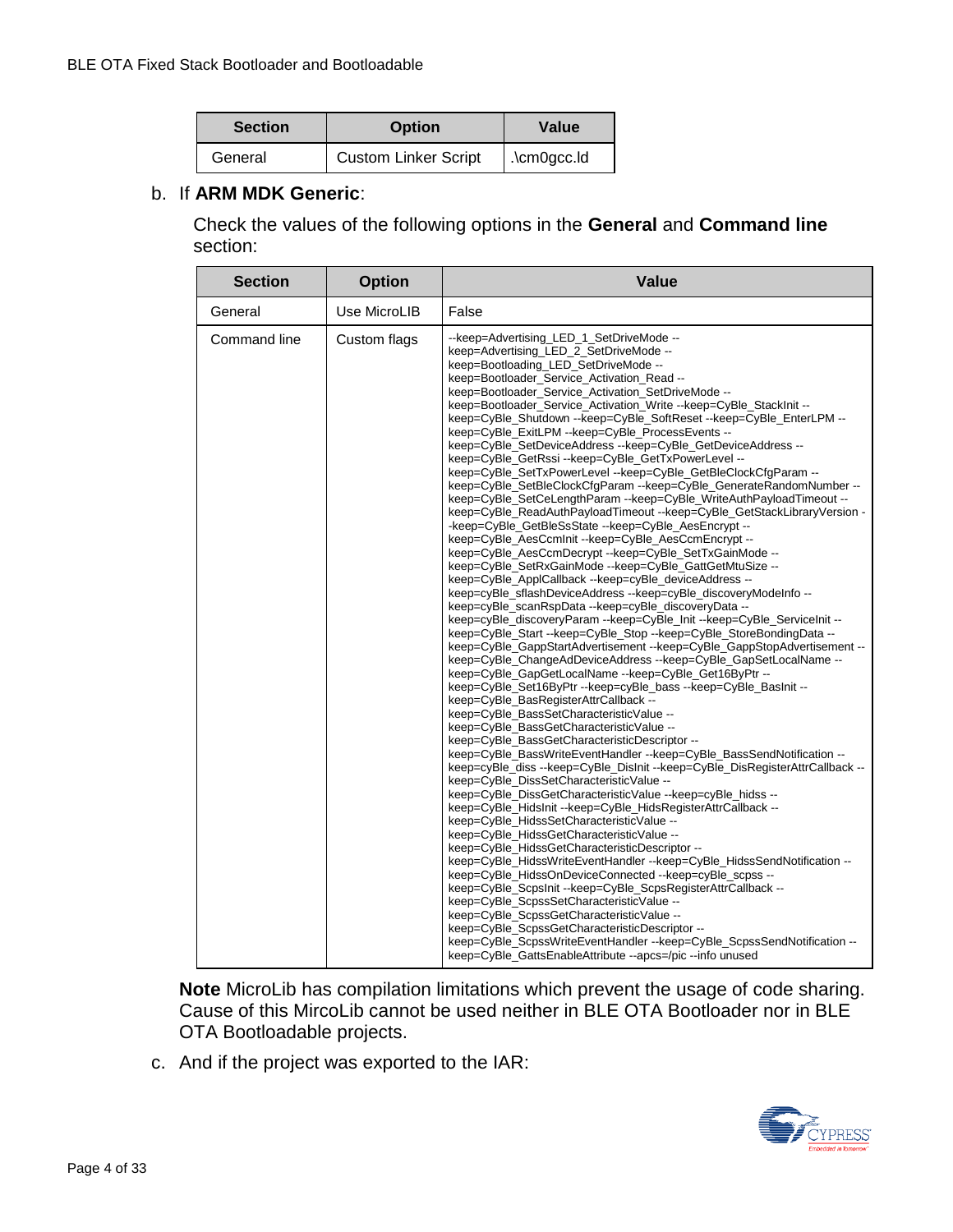| <b>Section</b> | <b>Option</b>        | <b>Value</b>                                                                                    |
|----------------|----------------------|-------------------------------------------------------------------------------------------------|
| $C/C++$        | Command line options | --no_fragments                                                                                  |
| Compiler       |                      | --no inline                                                                                     |
|                |                      | --no_wrap_diagnostics<br>--interwork                                                            |
|                |                      | --no_unaligned_access                                                                           |
|                |                      | --cpu_mode=thumb                                                                                |
|                |                      | --keep=Bootloader_Checksum                                                                      |
| Linker         | Command line options | --keep=Advertising_LED_1_SetDriveMode                                                           |
|                |                      | --keep=Advertising LED 2 SetDriveMode                                                           |
|                |                      | --keep=Bootloading_LED_SetDriveMode                                                             |
|                |                      | --keep=Bootloader_Service_Activation_Read<br>-- keep=Bootloader_Service_Activation_SetDriveMode |
|                |                      | --keep=Bootloader_Service_Activation_Write                                                      |
|                |                      | --keep=CyBle_StackInit                                                                          |
|                |                      | --keep=CyBle_Shutdown                                                                           |
|                |                      | --keep=CyBle_SoftReset                                                                          |
|                |                      | --keep=CyBle_EnterLPM                                                                           |
|                |                      | --keep=CyBle_ExitLPM                                                                            |
|                |                      | --keep=CyBle_ProcessEvents<br>--keep=CyBle_SetDeviceAddress                                     |
|                |                      | --keep=CyBle_GetDeviceAddress                                                                   |
|                |                      | --keep=CyBle_GetRssi                                                                            |
|                |                      | --keep=CyBle_GetTxPowerLevel                                                                    |
|                |                      | --keep=CyBle SetTxPowerLevel                                                                    |
|                |                      | --keep=CyBle_GetBleClockCfgParam                                                                |
|                |                      | --keep=CyBle_SetBleClockCfgParam<br>--keep=CyBle_GenerateRandomNumber                           |
|                |                      | --keep=CyBle_SetCeLengthParam                                                                   |
|                |                      | --keep=CyBle_WriteAuthPayloadTimeout                                                            |
|                |                      | --keep=CyBle_ReadAuthPayloadTimeout                                                             |
|                |                      | --keep=CyBle_GetStackLibraryVersion                                                             |
|                |                      | --keep=CyBle_GetBleSsState                                                                      |
|                |                      | --keep=CyBle_AesEncrypt<br>--keep=CyBle_AesCcmInit                                              |
|                |                      | --keep=CyBle_AesCcmEncrypt                                                                      |
|                |                      | --keep=CyBle_AesCcmDecrypt                                                                      |
|                |                      | --keep=CyBle_SetTxGainMode                                                                      |
|                |                      | --keep=CyBle_SetRxGainMode                                                                      |
|                |                      | --keep=CyBle_GattGetMtuSize                                                                     |
|                |                      | --keep=CyBle_ApplCallback<br>--keep=cyBle_deviceAddress                                         |
|                |                      | --keep=cyBle_sflashDeviceAddress                                                                |
|                |                      | --keep=cyBle discoveryModeInfo                                                                  |
|                |                      | --keep=cyBle_scanRspData                                                                        |
|                |                      | --keep=cyBle_discoveryData                                                                      |
|                |                      | --keep=cyBle_discoveryParam                                                                     |
|                |                      | --keep=CyBle_Init<br>--keep=CyBle_ServiceInit                                                   |
|                |                      | --keep=CyBle_Start                                                                              |
|                |                      | --keep=CyBle_Stop                                                                               |
|                |                      | --keep=CyBle_StoreBondingData                                                                   |
|                |                      | --keep=CyBle_GappStartAdvertisement                                                             |
|                |                      | --keep=CyBle_GappStopAdvertisement                                                              |
|                |                      | --keep=CyBle_GattsEnableAttribute<br>--keep=CyBle_ChangeAdDeviceAddress                         |
|                |                      | --keep=CyBle_GapSetLocalName                                                                    |
|                |                      | --keep=CyBle_GapGetLocalName                                                                    |
|                |                      | --keep=CyBle_Get16ByPtr                                                                         |
|                |                      | --keep=CyBle_Set16ByPtr                                                                         |
|                |                      | --keep=cyBle_bass<br>--keep=CyBle_BasInit                                                       |
|                |                      | --keep=CyBle_BasRegisterAttrCallback                                                            |
|                |                      | --keep=CyBle_BassSetCharacteristicValue                                                         |

Set the following settings in the project options:

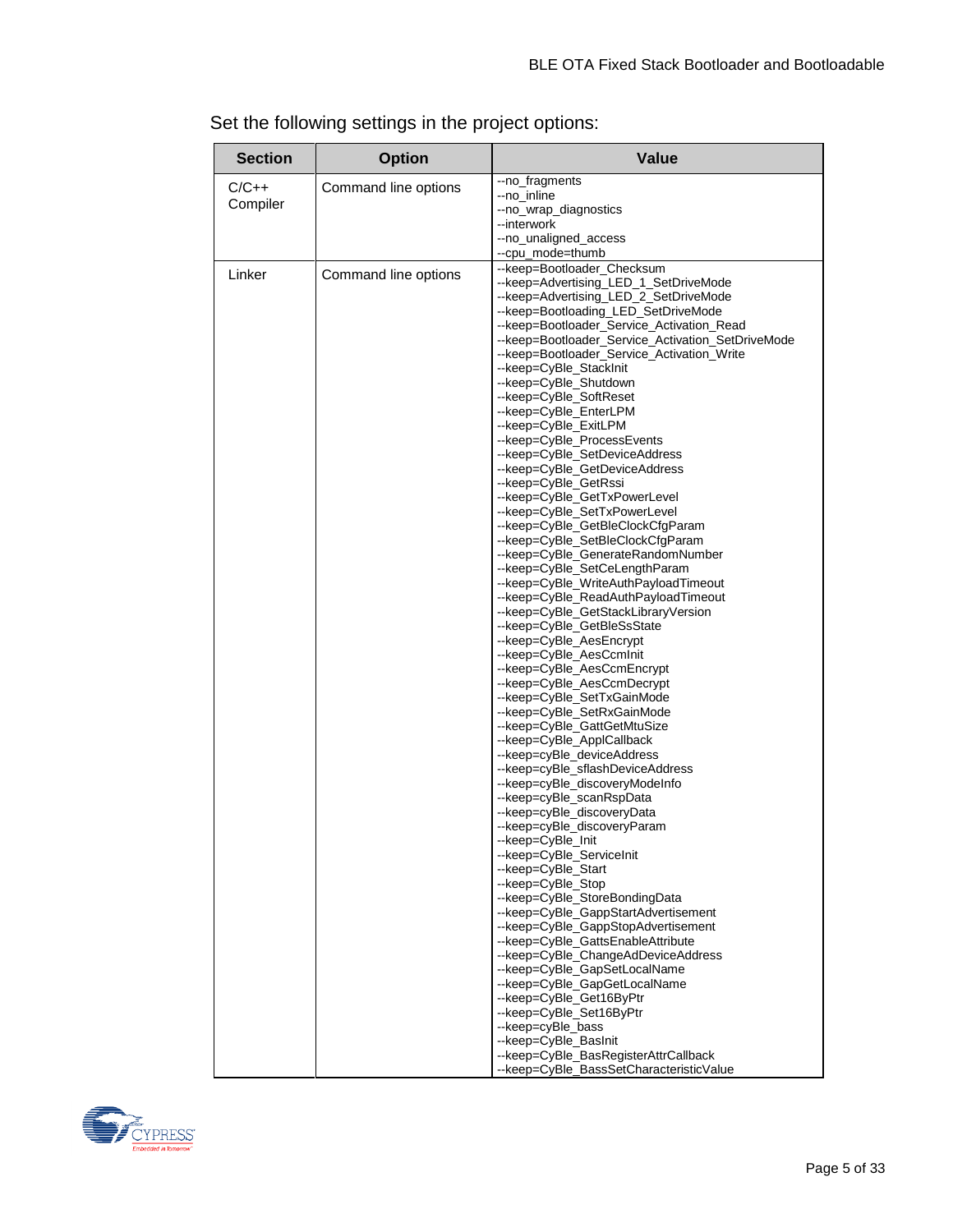|  | --keep=CyBle_BassGetCharacteristicValue       |
|--|-----------------------------------------------|
|  | -- keep=CyBle_BassGetCharacteristicDescriptor |
|  | --keep=CyBle BassWriteEventHandler            |
|  | --keep=CyBle_BassSendNotification             |
|  | --keep=cyBle diss                             |
|  | --keep=CyBle_DisInit                          |
|  | --keep=CyBle_DisRegisterAttrCallback          |
|  | --keep=CyBle_DissSetCharacteristicValue       |
|  | -- keep=CyBle DissGetCharacteristicValue      |
|  | --keep=cyBle_hidss                            |
|  | --keep=CyBle_HidsInit                         |
|  | --keep=CyBle_HidsRegisterAttrCallback         |
|  | --keep=CyBle_HidssSetCharacteristicValue      |
|  | -- keep=CyBle HidssGetCharacteristicValue     |
|  | --keep=CyBle_HidssGetCharacteristicDescriptor |
|  | --keep=CyBle_HidssWriteEventHandler           |
|  | --keep=CyBle_HidssSendNotification            |
|  | --keep=CyBle_HidssOnDeviceConnected           |
|  | --keep=cyBle_scpss                            |
|  | --keep=CyBle_ScpsInit                         |
|  | --keep=CyBle_ScpsRegisterAttrCallback         |
|  | --keep=CyBle_ScpssSetCharacteristicValue      |
|  | --keep=CyBle_ScpssGetCharacteristicValue      |
|  | --keep=CyBle_ScpssGetCharacteristicDescriptor |
|  | --keep=CyBle_ScpssWriteEventHandler           |
|  | --keep=CyBle_ScpssSendNotification            |
|  | --semihosting                                 |

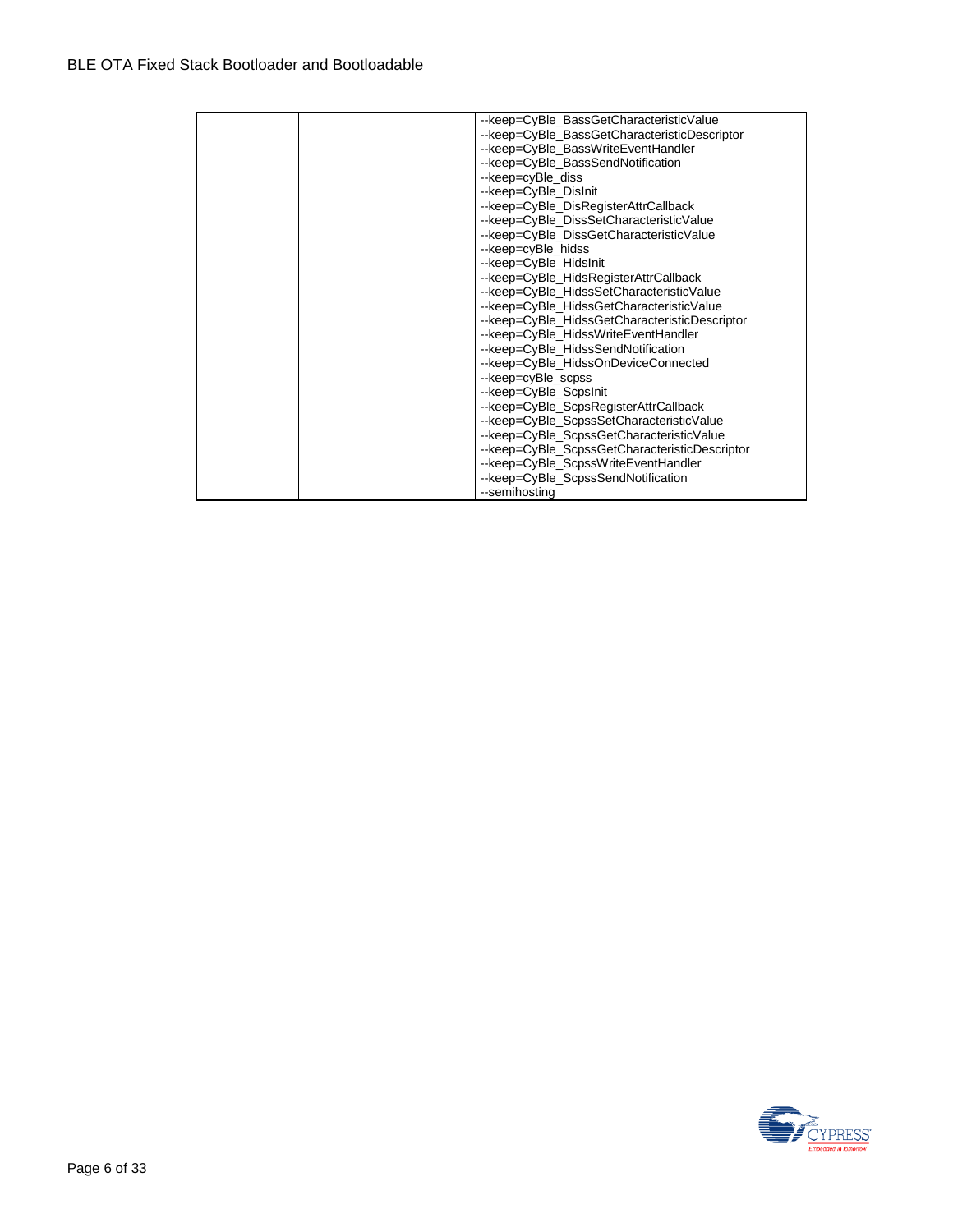## **Bluetooth Low Energy (BLE)**

The BLE component is used to implement the BLE Human Interface Device (HID over GATT keyboard), Battery Service (BAS), Scan Parameters (SCPS), Device Information (DIS), and a hidden Bootloader Service. The purpose of the Bootloader Service is to receive other bootloadable images. The Bootloader Service is available only in the bootloader. When a device is in the bootloadable mode (the device operation is the same as in the BLE\_HID\_Keyboard example, except for button **SW2**) in this example project, it forces the device to go to the bootloader mode.

| Configure 'BLE'                                                                                                                                                                                                                                                                                                                                                                                                                                                                                                                                                                                                                                                                                                                                                                                                                                                                                                                                                                                                                                                                                                                                                                                                                                       |                                                                                                                                                                                                                                                          | D<br>$\mathbf{x}$ |  |
|-------------------------------------------------------------------------------------------------------------------------------------------------------------------------------------------------------------------------------------------------------------------------------------------------------------------------------------------------------------------------------------------------------------------------------------------------------------------------------------------------------------------------------------------------------------------------------------------------------------------------------------------------------------------------------------------------------------------------------------------------------------------------------------------------------------------------------------------------------------------------------------------------------------------------------------------------------------------------------------------------------------------------------------------------------------------------------------------------------------------------------------------------------------------------------------------------------------------------------------------------------|----------------------------------------------------------------------------------------------------------------------------------------------------------------------------------------------------------------------------------------------------------|-------------------|--|
| Name:<br>CvBle                                                                                                                                                                                                                                                                                                                                                                                                                                                                                                                                                                                                                                                                                                                                                                                                                                                                                                                                                                                                                                                                                                                                                                                                                                        |                                                                                                                                                                                                                                                          |                   |  |
|                                                                                                                                                                                                                                                                                                                                                                                                                                                                                                                                                                                                                                                                                                                                                                                                                                                                                                                                                                                                                                                                                                                                                                                                                                                       |                                                                                                                                                                                                                                                          |                   |  |
|                                                                                                                                                                                                                                                                                                                                                                                                                                                                                                                                                                                                                                                                                                                                                                                                                                                                                                                                                                                                                                                                                                                                                                                                                                                       |                                                                                                                                                                                                                                                          |                   |  |
| <b>Profiles</b><br>General <sub>&gt;</sub><br>GAP Settings   L2CAP Settings<br>$\blacktriangle$ Add Characteristic $\blacktriangleright$ $\blacktriangleright$ $\blacktriangleright$ $\blacktriangleright$<br>$+$ & & $\overline{\bf k}$ a<br>嶿<br><b>E-P</b> HID over GATT<br>□ (R) HID Device<br><b>E-S</b> Generic Access<br>C Device Name<br>C Appearance<br>C. Peripheral Preferred Connection Parameters<br>Generic Attribute<br><b>E</b> . C Service Changed<br><b>D</b> Client Characteristic Configuration<br><b>E</b> S Human Interface Device<br>C Report Map<br>□ (C) Report In<br>D) Client Characteristic Configuration<br>D Report Reference<br><b>C</b> HID Information<br><b>C</b> HID Control Point<br>C Protocol Mode<br><b>E-C</b> Boot Keyboard Input Report<br><b>D</b> Client Characteristic Configuration<br>C Boot Keyboard Output Report<br>□ C Report Out<br>D Report Reference<br>□ (S) Device Information<br>C Manufacturer Name String<br>C Firmware Revision String<br>$\bigcirc$ PnP ID<br><b>E-S</b> Battery Service<br><b>E</b> . C Battery Level<br>(D) Characteristic Presentation Format<br>D) Client Characteristic Configuration<br>□ (S) Scan Parameters<br>Scan Interval Window<br><b>E</b> . C Scan Refresh | Built-in<br>Service: <b>Bootloader</b><br>UUID: 00060000-F8CE-11E4-ABF4-0002A5D5C51B<br>Service type<br><b>O</b> Primary<br>Secondary<br>Included services:<br>Human Interface Device<br>Device Information<br><b>Battery Service</b><br>Scan Parameters | 1 D               |  |
| D) Client Characteristic Configuration<br><b>E</b> (S) Bootloader<br>$\Box$ $\Box$ Command<br><b>D</b> Client Characteristic Configuration                                                                                                                                                                                                                                                                                                                                                                                                                                                                                                                                                                                                                                                                                                                                                                                                                                                                                                                                                                                                                                                                                                            |                                                                                                                                                                                                                                                          |                   |  |
|                                                                                                                                                                                                                                                                                                                                                                                                                                                                                                                                                                                                                                                                                                                                                                                                                                                                                                                                                                                                                                                                                                                                                                                                                                                       |                                                                                                                                                                                                                                                          |                   |  |
| Datasheet                                                                                                                                                                                                                                                                                                                                                                                                                                                                                                                                                                                                                                                                                                                                                                                                                                                                                                                                                                                                                                                                                                                                                                                                                                             | <b>OK</b><br>Apply                                                                                                                                                                                                                                       | Cancel            |  |

Figure 4. BLE GATT Settings

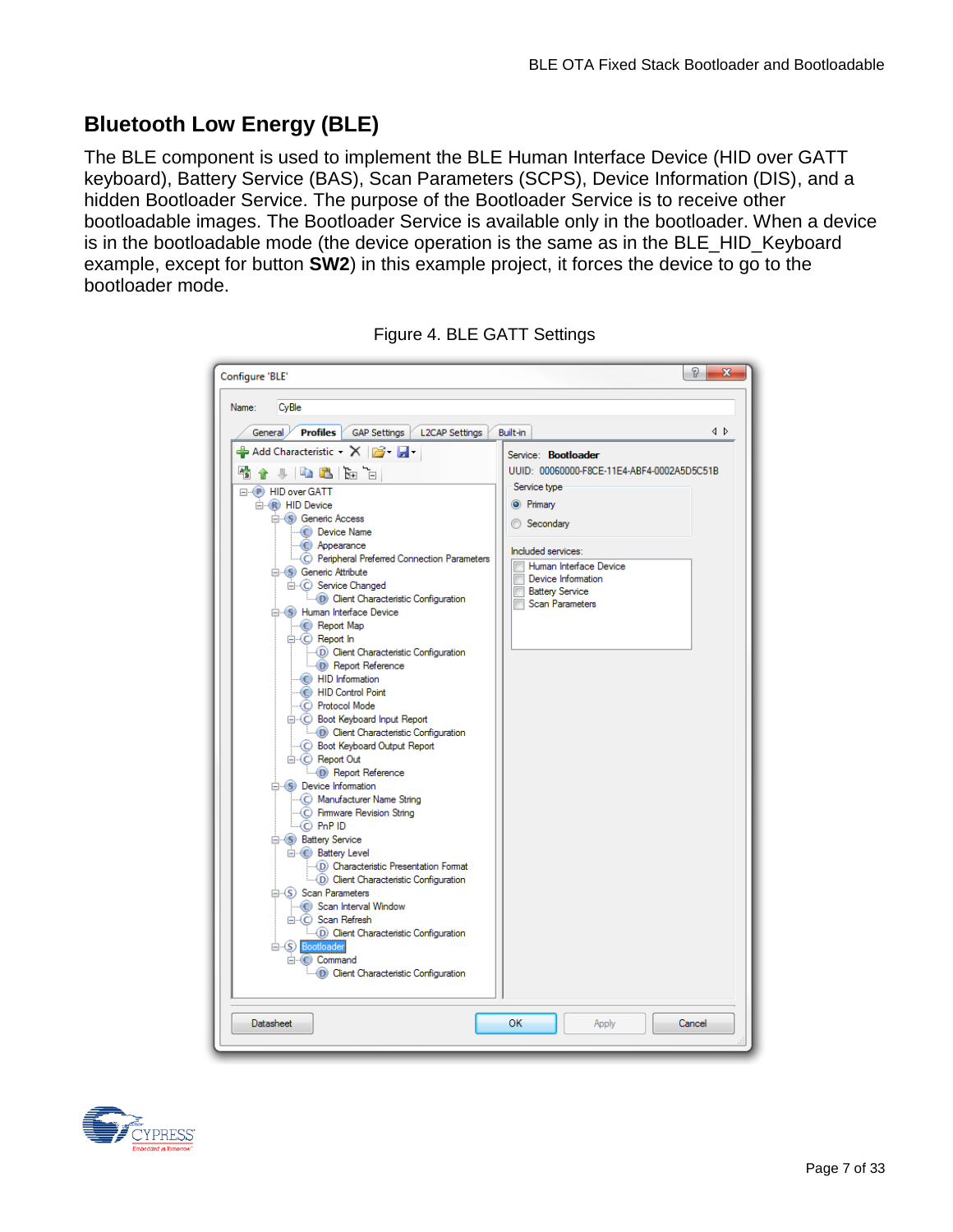| Configure 'BLE'<br>CyBle<br>Name:                                                                                       |                                            |        |                |                                 |
|-------------------------------------------------------------------------------------------------------------------------|--------------------------------------------|--------|----------------|---------------------------------|
| <b>Profiles</b> GAP Settings L2CAP Settings<br>General /                                                                | Built-in                                   |        |                | 1 D                             |
| $\blacktriangle$ Add Descriptor $\blacktriangleright$ $\blacktriangleright$ $\blacktriangleright$ $\blacktriangleright$ | Characteristic: Command                    |        |                |                                 |
| $+$ & $\mathbf{B}$ $\mathbf{b}$ $\mathbf{c}$                                                                            | UUID: 00060001-F8CE-11E4-ABF4-0002A5D5C51B |        |                |                                 |
| <b>E-P</b> HID over GATT                                                                                                | <b>Name</b>                                | Type   | Length         | Value                           |
| <b>E</b> R HID Device                                                                                                   | <b>E</b> Fields                            |        |                |                                 |
| <b>E-S</b> Generic Access                                                                                               | - Start                                    | uint8  | 1              |                                 |
| Device Name                                                                                                             |                                            |        |                |                                 |
| C Appearance                                                                                                            | Command code                               | uint8  | 1              |                                 |
| C Peripheral Preferred Connection Parameters                                                                            | Data length                                | uint16 | $\overline{2}$ |                                 |
| <b>E. S.</b> Generic Attribute                                                                                          | Data                                       | uint8  | 137            |                                 |
| C Service Changed<br><b>D</b> Client Characteristic Configuration                                                       | Checksum                                   | uint16 | $\overline{2}$ |                                 |
| <b>E</b> S Human Interface Device                                                                                       |                                            |        |                |                                 |
| C Report Map                                                                                                            | └┈ End                                     | uint8  | 1              |                                 |
| $\Box$ (C) Report In                                                                                                    | ⊟ <sup></sup> Properties                   |        |                |                                 |
| (D) Client Characteristic Configuration                                                                                 | - Write                                    |        |                | Mandatory                       |
| D Report Reference                                                                                                      | - Notify                                   |        |                | Mandatory                       |
| - C HID Information                                                                                                     |                                            |        |                |                                 |
| <b>C</b> HID Control Point                                                                                              | E Permissions                              |        |                |                                 |
| C Protocol Mode                                                                                                         | <b>E</b> -Read                             |        |                |                                 |
| <b>E</b> . C Boot Keyboard Input Report                                                                                 | <b>E</b> <sup>-</sup> √ Write              |        |                |                                 |
| <b>D</b> Client Characteristic Configuration                                                                            | Encryption                                 |        |                | Encryption required<br>۰        |
| C Boot Keyboard Output Report                                                                                           |                                            |        |                |                                 |
| □ C Report Out                                                                                                          | · Authentication                           |        |                | No authentication required<br>۳ |
| <b>D</b> Report Reference                                                                                               | - Authorization                            |        |                | ÷<br>No authorization required  |
| □ S Device Information                                                                                                  |                                            |        |                |                                 |
| - C Manufacturer Name String                                                                                            |                                            |        |                |                                 |
| C Firmware Revision String<br>$-C$ PnP ID                                                                               |                                            |        |                |                                 |
| <b>E-S</b> Battery Service                                                                                              |                                            |        |                |                                 |
| <b>E</b> . C Battery Level                                                                                              |                                            |        |                |                                 |
| (D) Characteristic Presentation Format                                                                                  |                                            |        |                |                                 |
| D Client Characteristic Configuration                                                                                   |                                            |        |                |                                 |
| □ (S) Scan Parameters                                                                                                   |                                            |        |                |                                 |
| Scan Interval Window                                                                                                    |                                            |        |                |                                 |
| □ C Scan Refresh                                                                                                        |                                            |        |                |                                 |
| D Client Characteristic Configuration                                                                                   |                                            |        |                |                                 |
| □ (S) Bootloader                                                                                                        |                                            |        |                |                                 |
| $\equiv$ (C) Command                                                                                                    |                                            |        |                |                                 |
| <b>D</b> Client Characteristic Configuration                                                                            |                                            |        |                |                                 |
|                                                                                                                         |                                            |        |                |                                 |
| <b>Datasheet</b>                                                                                                        | OK                                         |        |                | Cancel<br>Apply                 |

Figure 5. BLE GATT Settings

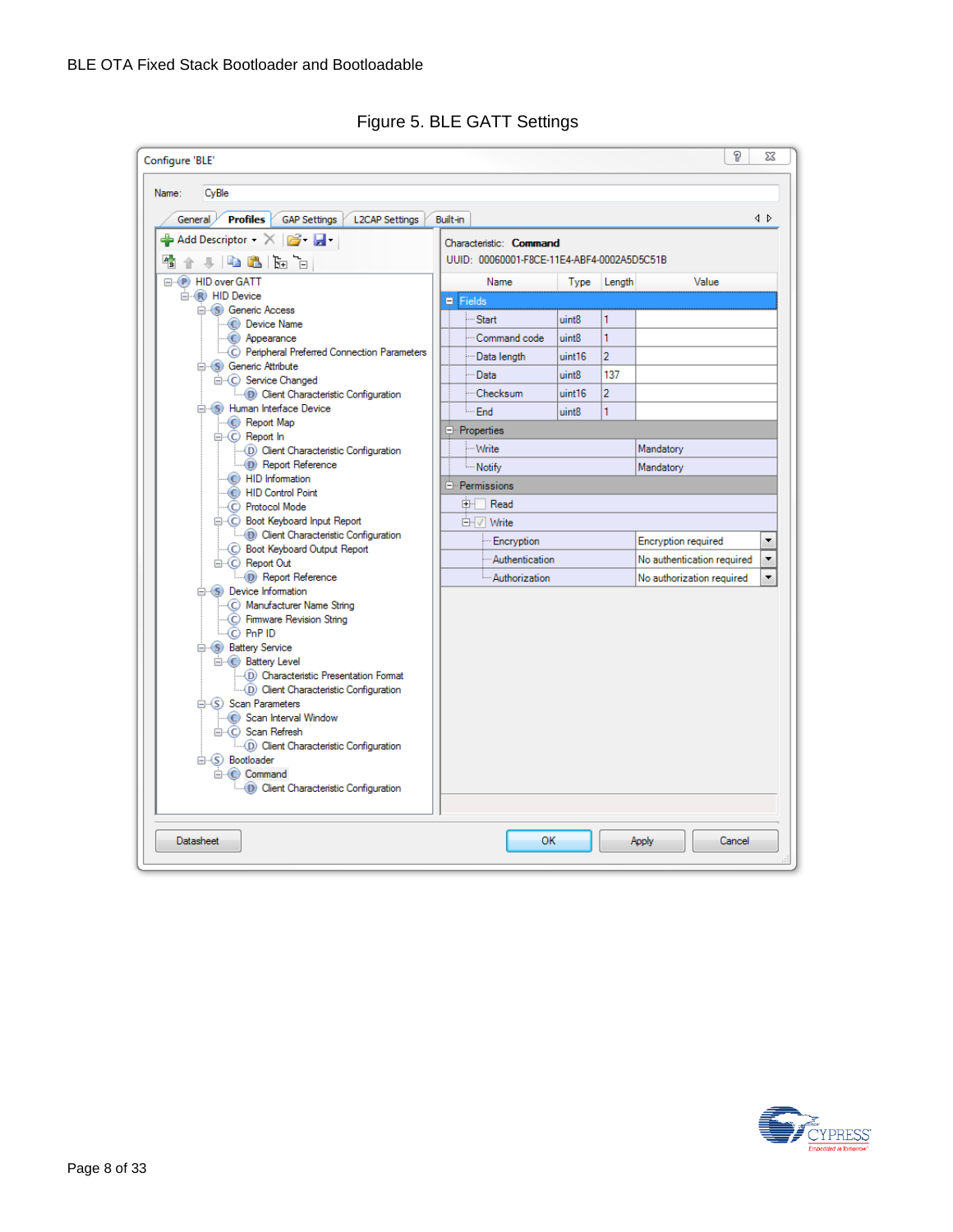| Profiles<br><b>GAP Settings</b><br><b>L2CAP Settings</b><br>General<br>- General<br>□ Peripheral role<br>- Advertisement settings<br>- Advertisement packet | Advanced<br>Built-in<br>Device address<br>Public address (Company ID - Company assigned):<br>Silicon generated "Company assigned" part of device address                                  | 00A050-000508                                                               | $\triangleleft$ $\triangleright$ |
|-------------------------------------------------------------------------------------------------------------------------------------------------------------|-------------------------------------------------------------------------------------------------------------------------------------------------------------------------------------------|-----------------------------------------------------------------------------|----------------------------------|
| Scan response packet<br>i Peripheral preferred connection parameters<br>Security                                                                            | You can use the user configuration section of the supervisory flash<br>$\mathbf{i}$<br>to store the public device address for mass production.<br><b>BLE Keyboard OTA</b><br>Device name: |                                                                             |                                  |
|                                                                                                                                                             | Appearance:                                                                                                                                                                               | HID: Keyboard                                                               |                                  |
|                                                                                                                                                             | Attribute MTU size (bytes):<br>Link layer max TX payload size (bytes):<br>Link layer max RX payload size (bytes):                                                                         | ÷<br>23<br>$\frac{\triangle}{\tau}$<br>27<br>$\frac{\triangle}{\tau}$<br>27 |                                  |
| <b>Restore Defaults</b>                                                                                                                                     | Adv/Scan TX power level (dBm):<br>Connection TX power level (dBm):<br>Enable Link Layer Privacy                                                                                           | $\mathbf{0}$<br>0                                                           |                                  |

Figure 6. BLE GAP Settings

The Bootloader Service is enabled by default in the bootloader mode for communication with the Bootloader Host tool.

The BLE Bootloader Service has one characteristic that supports the "Write/Write Long Characteristic Values" procedure and notifications. The described characteristic also has a characteristic descriptor - Client Characteristic Configuration.

For communication, the Bootloader Host tool writes a command to the Command Characteristic and enables notifications in the characteristic descriptor.

The bootloader emulator reads the command from the Characteristic, processes it, and, if notifications are enabled in the characteristic descriptor, writes a response to the notification that is sent to Bootloader Host Tool.

The Bootloader Host tool receives the notification and, depending on its content (a bootloader emulator response), either sends the next command or reports an error.

The BLE component is configured to have an MTU of 23 byte and the Bootloader Service UUID, which is 00060000-F8CE-11E4-ABF4-0002A5D5C51B.

After pressing onboard **SW2**, the LED changes its indication to red. This can be applied to both "advertising" and "connected' modes.

**Note** The bootloader project is performing flash writes. Due to this, the maximum connection interval value is set to 15 ms. Changing this parameter value to a smaller value might result in disconnection during bootloading if a flash write takes longer. A flash Write takes about 10ms

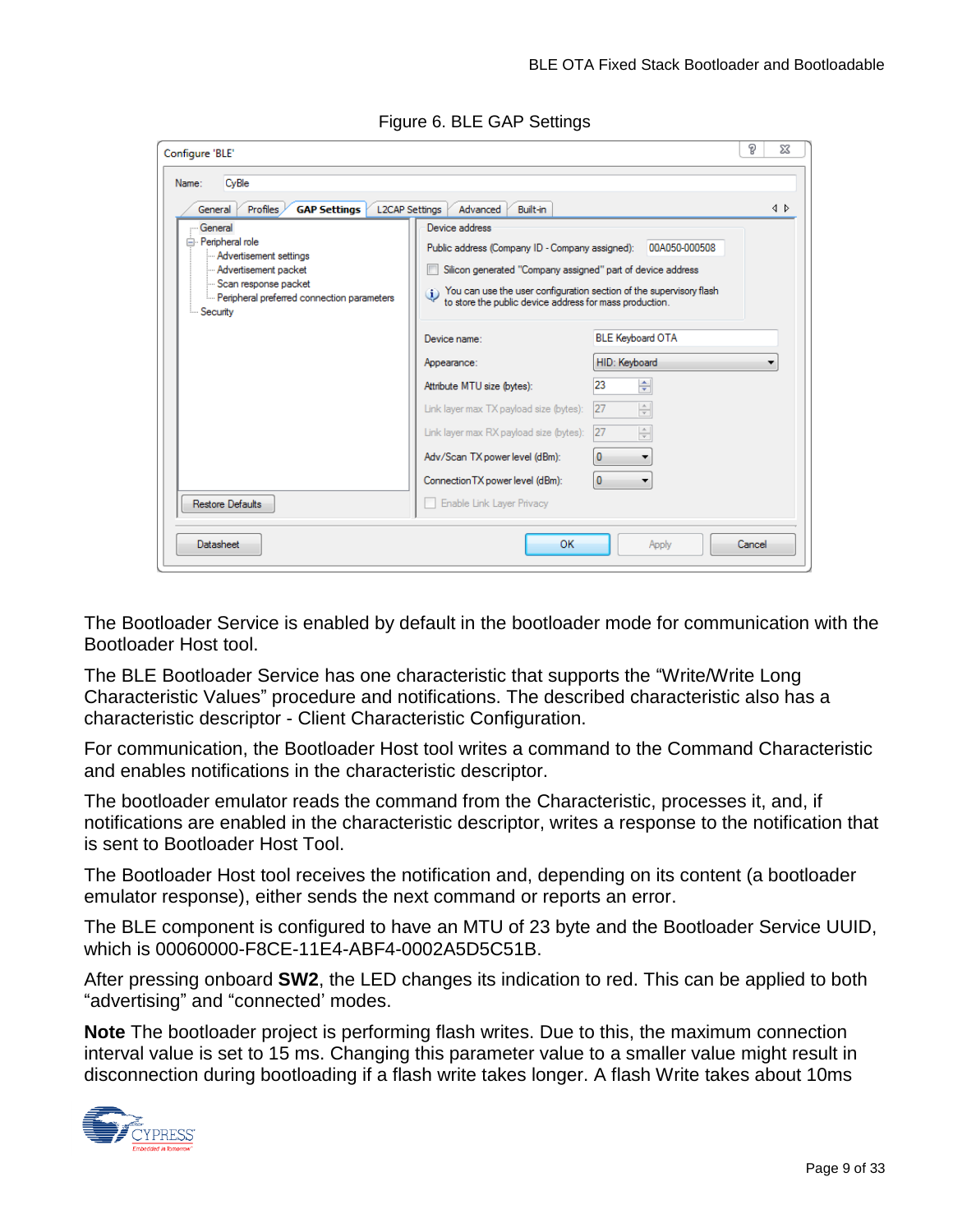(refer to the device datasheet), so this value cannot be smaller. If a device flash write takes more than 15 ms, this value should be changed.

The bootloadable project shares the all BLE component settings with the bootloader project.

#### **Adding Services**

This section describes how to add and use another service in the BLE component of the bootloader project. The basic steps include:

- **1.** Add a service in the BLE component's customizer of the BLE\_OTA\_FixedStack\_Bootloader project.
- 2. **Optional** Add code to disable the new service in the bootloader project as it is done in main.c using API CyBle GattsDisableAttribute(). This is done to hide the unused functionality in the bootloader mode.

Figure 7. Code Example of Service Disabling

| 91 | CyBle GattsDisableAttribute(cyBle hidss[0].serviceHandle); |
|----|------------------------------------------------------------|
| 92 | CyBle GattsDisableAttribute(cyBle diss.serviceHandle);     |
| 93 | CyBle GattsDisableAttribute(cyBle bass[0].serviceHandle);  |
| 94 | CyBle GattsDisableAttribute(cyBle scpss.serviceHandle);    |
| 95 |                                                            |

- 3. Build the BLE\_OTA\_FixedStack\_Bootloader project.
- 4. Rerun the mk.bat script to update the bootloadable project linker scripts.
- 5. Add code that uses the added BLE API service in the BLE\_OTA\_FixedStack\_Bootloadable project.
- 6. Add all the used BLE APIs to the OTAMandatory.h file as extern declarations in the BLE\_OTA\_FixedStack\_Bootloadable project.
- 7. If APIs are to be used from the bootloadable project:
	- a. For the GCC compiler, add those APIs to the section with KEEP instructions in the linker script of the bootloader project.
	- b. For the MDK compiler and for the IAR, the same procedure is performed with the linker command line arguments of the bootloader project.
	- c. If the services are removed, the APIs should also be removed.
- 8. Add all the used BLE types and defines to the OTAMandatory.h file of the BLE\_OTA\_FixedStack\_Bootloadable project.
- 9. Build the BLE\_OTA\_FixedStack\_Bootloadable project.

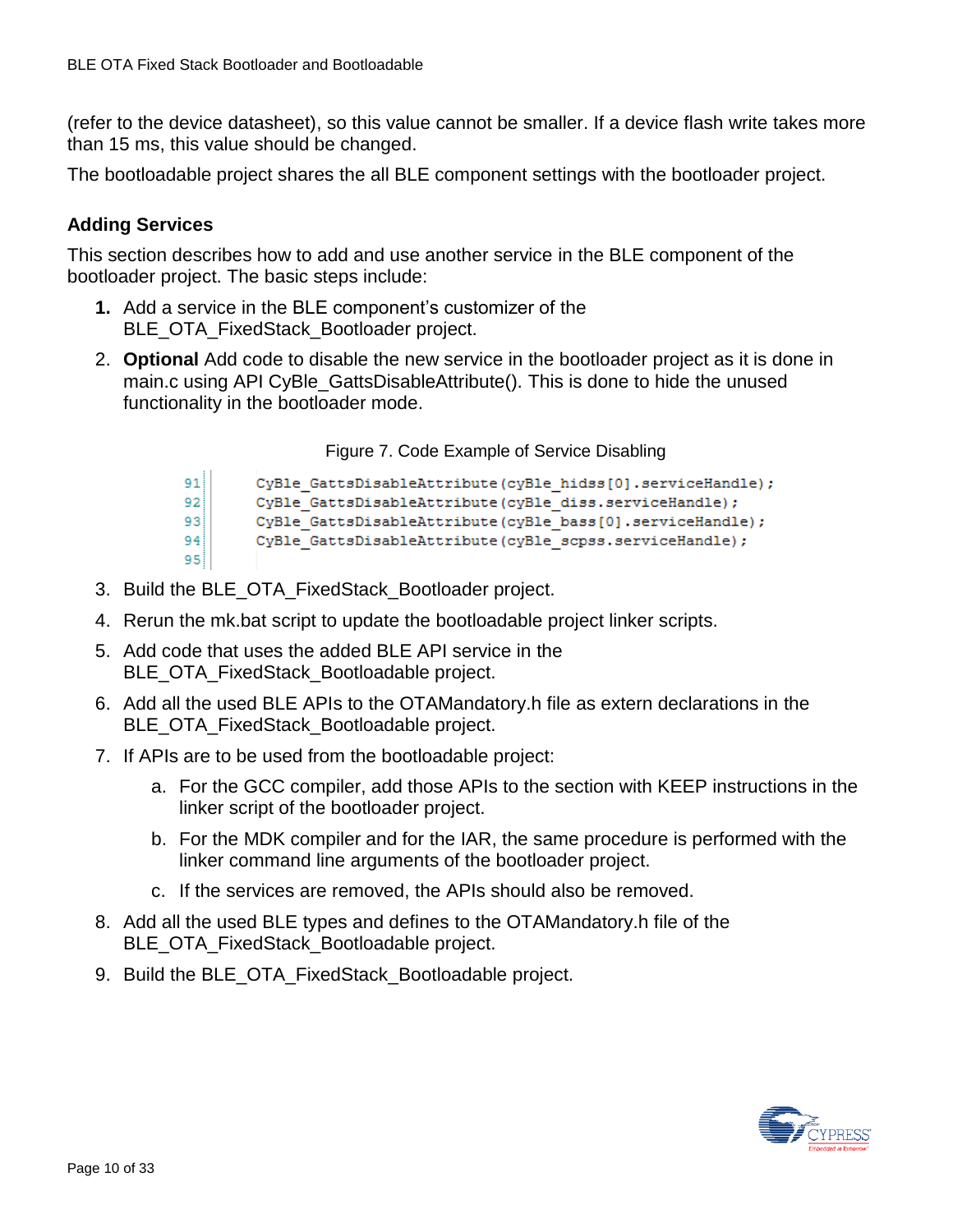### **Bootloader**

Enable the Bootloader application validation option only if the BLE profiles do not require saving bonding information or if this information is not saved during the BLE component operation. Otherwise, saving bonding information will update the Bootloader project image, which may cause the validation to fail.

### **Software Transmit UART**

This component is used for printing debug information. Refer to the [Using UART for Debugging](#page-22-0) section for details.

## **Watch Dog Timer (WDT)**

The WDT is used here as a general purpose timer for LED indication.

# **Bootloadable Project Configuration**

The bootloadable project contains the following components:

- Bootloadable
- Software Transmit UART

### **Compiler Settings**

Bootloadable project uses code sharing for BLE API from Bootloader project firmware image. And it does not have a BLE component to generate the code and header files with the APIs.

So all the BLE API in Bootloadable project are declared in *ota\_mandatory.h* header file which itself references BLE API headers copied to *\${Bootloadable}/CyBle/* folder from *\${Bootloader}/Generated\_Source/PSoC4/CyBle\*.h*.

**Note** that you shall copy this files manually to Bootloadable project when changing BLE component version in Bootloader project.

This is why *\${Bootloadable}/CyBle/* folder has to be added to compiler include paths list.

It is done by default in PSoC Creator's projects for GCC and MDK compilers.

#### <span id="page-10-0"></span>**IAR Compiler Settings**

- 1. Open options for Bootloadable project.
- 2. Under **C/C++ Compiler** category choose **Preprocessor** tab.
- 3. Add *\$PROJ\_DIR\CyBle* to **Additional include directories** list.

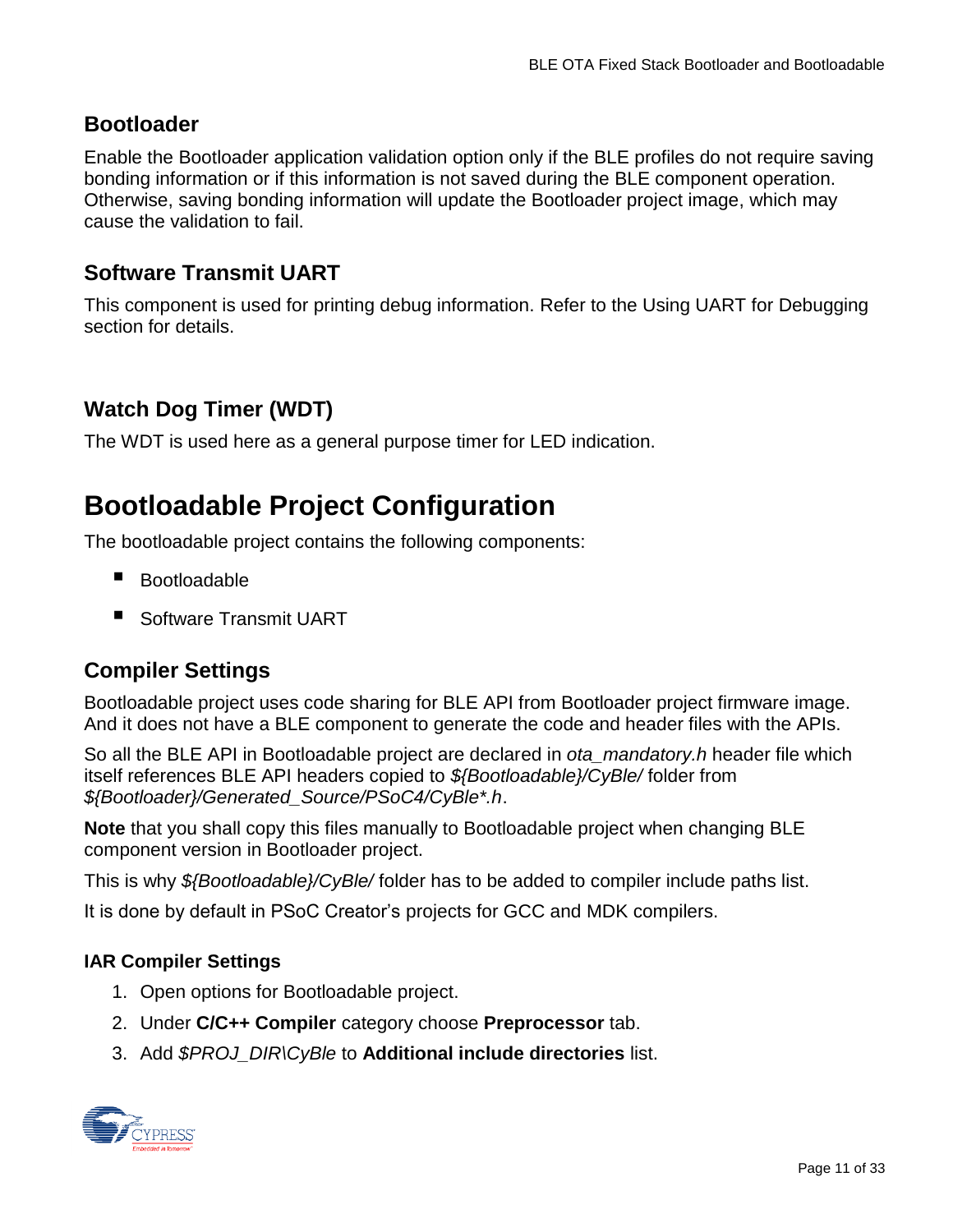### **Linker Settings**

Check the correctness of the project linker settings:

- 1. Right-click the bootloadable project in **Workspace Explorer**.
- 2. Click **Build Settings**.
- 3. Expand **Linker** under the selected compiler:
	- a. If **ARM GCC** compiler is selected:

Check the values of the following options in the **General** and **Optimization** sections:

| <b>Section</b> | <b>Option</b>                         | Value                     |
|----------------|---------------------------------------|---------------------------|
| General        | <b>Additional Library Directories</b> | .\LinkerScripts\          |
| General        | <b>Custom Linker Script</b>           | .\LinkerScripts\cm0gcc.ld |
| Optimization   | <b>Removed Unused Function</b>        | False                     |

#### b. If **ARM MDK Generic**:

Check the values of the following options in the "Linker" section:

| <b>Section</b> | <b>Option</b>               | Value                                    |
|----------------|-----------------------------|------------------------------------------|
| General        | <b>Custom Linker Script</b> | .\LinkerScripts\Cm0Mdk.scat              |
| General        | Use MicroLIB                | False                                    |
| Command line   | Custom flags                | .\LinkerScripts\BootloaderSymbolsMdk.txt |

c. And if the project was exported to the IAR:

Set the following settings in the project options:

| <b>Section</b> | <b>Option</b>                  | Value                 |
|----------------|--------------------------------|-----------------------|
| C/C++ Compiler | Command line options           | --no_fragments        |
|                |                                | --no_cse              |
|                |                                | --no unroll           |
|                |                                | --no inline           |
|                |                                | --no_code_motion      |
|                |                                | --no tbaa             |
|                |                                | --no_scheduling       |
|                |                                | --debug               |
|                |                                | --no_wrap_diagnostics |
|                |                                | --interwork           |
|                |                                | --no_unaligned_access |
|                |                                | --cpu_mode=thumb      |
|                | Additional include directories | \$PROJ_DIR\$\CyBle    |

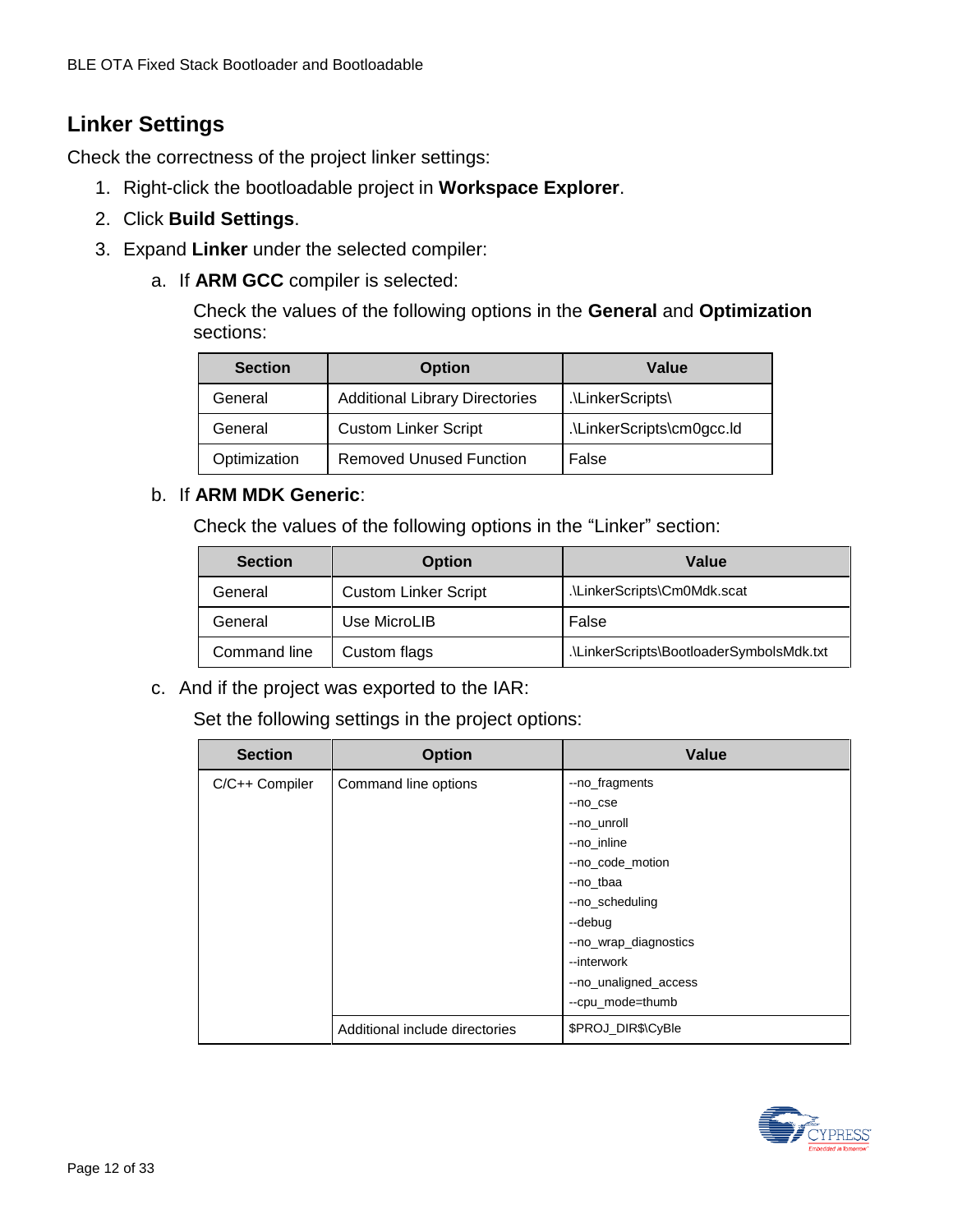| ∟inker | Command line options                                       | --no_dynamic_rtti_elimination<br>--no_range_reservations<br>--no_fragments |
|--------|------------------------------------------------------------|----------------------------------------------------------------------------|
|        | Linker Configuration File /<br><b>Custom Linker Script</b> | \$PROJ DIR\$\LinkerScripts\Cm0lar.icf                                      |

### **Bootloadable**

The Bootloadable component is used to create an image with the bootloadable firmware that can be updated without affecting the bootloader.

### **Software Transmit UART**

The component is used for printing debug information. Refer to the [Using UART for Debugging](#page-22-0) section for the details.

## **Watch Dog Timer (WDT)**

The WDT is used here as a general purpose timer for the LED indication.

## **Custom Linker Scripts**

The custom linker scripts are intended for keeping the Bootloader's RAM regions not reinitialized by the Bootloadable application and including the list of exported APIs.

### **Custom Linker Script Description**

Bootloader and Bootloadable projects use the custom linker scripts for the GCC compiler. For other supported compilers the custom linker scripts are used only for bootloadable projects.

Compared to a generated script, the bootloader's custom linker script for GCC (cm0gcc.ld), contains a few KEEP instructions to prevent the required symbols from being removed by the linker and this script is located in the Bootloader sources folder (\BLE\_OTA\_FixedStack\_Bootloader.cydsn).

For the GCC compiler, the bootloadable's custom linker script (cm0gcc.ld) includes a generated file with a list of exported symbols (BootloaderSymbolsGcc.ld) and declares the ".bootloader\_data" section as NOLOAD, so that it can't be re-initialized. The Bootloadable's custom linker script is located in the Bootloadable's folder (\BLE\_OTA\_FixedStack\_Bootloadable.cydsn\LinkerScripts\).

For the MDK compiler, the bootloader does not use custom linker scripts – instead all the options are sent via a command line to the linker:

--keep=Advertising\_LED\_1\_SetDriveMode --keep=Advertising\_LED\_2\_SetDriveMode - keep=Bootloading\_LED\_SetDriveMode --keep=Bootloader\_Service\_Activation\_Read --

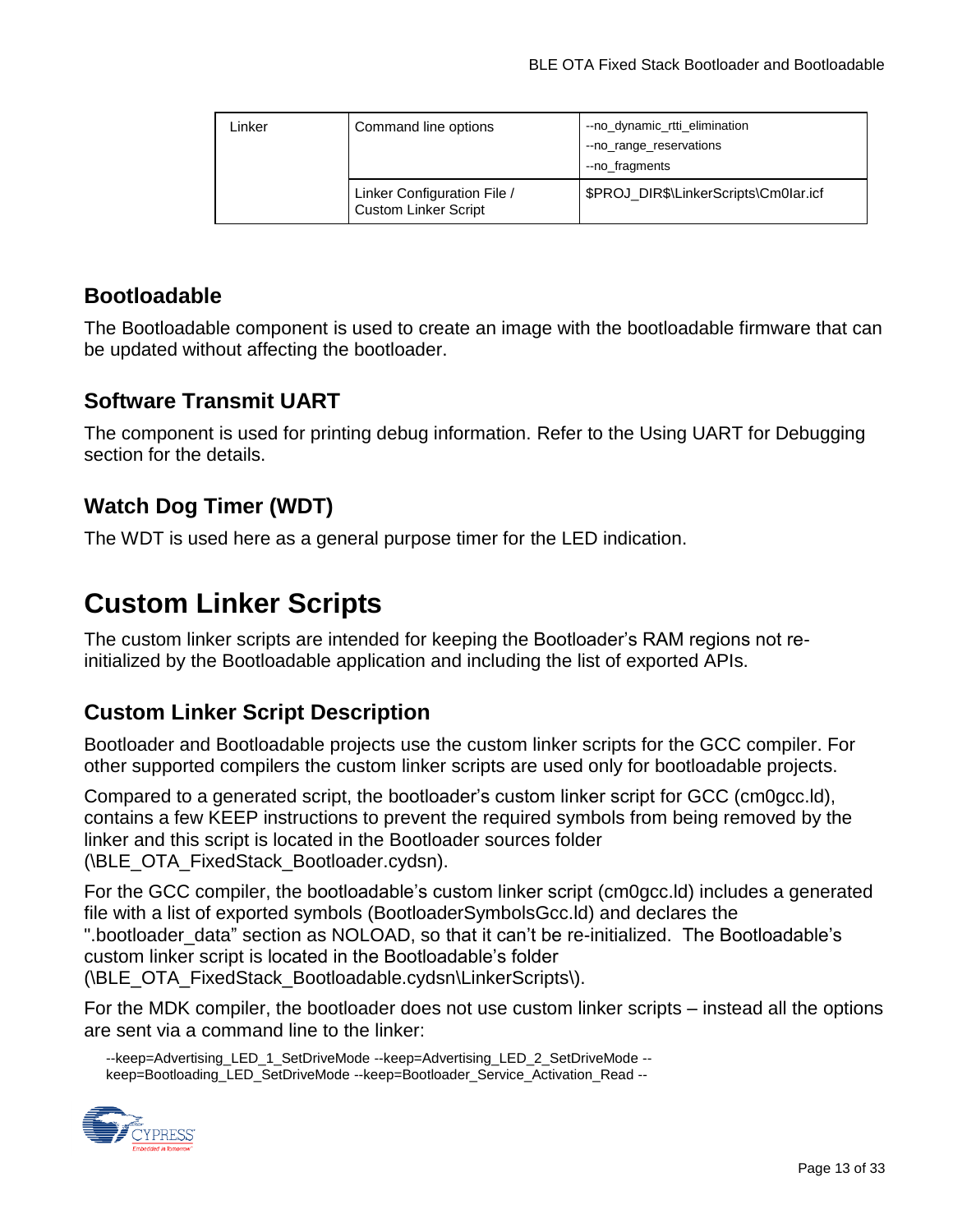keep=Bootloader\_Service\_Activation\_SetDriveMode --keep=Bootloader\_Service\_Activation\_Write --keep=CyBle\_StackInit - keep=CyBle\_Shutdown --keep=CyBle\_SoftReset --keep=CyBle\_EnterLPM --keep=CyBle\_ExitLPM - keep=CyBle\_ProcessEvents --keep=CyBle\_SetDeviceAddress --keep=CyBle\_GetDeviceAddress --keep=CyBle\_GetRssi - keep=CyBle\_GetTxPowerLevel --keep=CyBle\_SetTxPowerLevel --keep=CyBle\_GetBleClockCfgParam -keep=CyBle\_SetBleClockCfqParam --keep=CyBle\_GenerateRandomNumber --keep=CyBle\_SetCeLengthParam -keep=CyBle\_WriteAuthPayloadTimeout --keep=CyBle\_ReadAuthPayloadTimeout --keep=CyBle\_GetStackLibraryVersion - keep=CyBle\_GetBleSsState --keep=CyBle\_AesEncrypt --keep=CyBle\_AesCcmInit --keep=CyBle\_AesCcmEncrypt - keep=CyBle\_AesCcmDecrypt --keep=CyBle\_SetTxGainMode --keep=CyBle\_SetRxGainMode - keep=CyBle\_GattGetMtuSize --keep=CyBle\_ApplCallback --keep=cyBle\_deviceAddress --keep=cyBle\_sflashDeviceAddress --keep=cyBle\_discoveryModeInfo --keep=cyBle\_scanRspData --keep=cyBle\_discoveryData --keep=cyBle\_discoveryParam - keep=CyBle\_Init --keep=CyBle\_ServiceInit --keep=CyBle\_Start --keep=CyBle\_Stop --keep=CyBle\_StoreBondingData - keep=CyBle\_GappStartAdvertisement --keep=CyBle\_GappStopAdvertisement --keep=CyBle\_ChangeAdDeviceAddress - keep=CyBle\_GapSetLocalName --keep=CyBle\_GapGetLocalName --keep=CyBle\_Get16ByPtr --keep=CyBle\_Set16ByPtr - keep=cyBle\_bass --keep=CyBle\_BasInit --keep=CyBle\_BasRegisterAttrCallback --keep=CyBle\_BassSetCharacteristicValue - -keep=CyBle\_BassGetCharacteristicValue --keep=CyBle\_BassGetCharacteristicDescriptor - keep=CyBle\_BassWriteEventHandler --keep=CyBle\_BassSendNotification --keep=cyBle\_diss --keep=CyBle\_DisInit -keep=CyBle\_DisRegisterAttrCallback --keep=CyBle\_DissSetCharacteristicValue --keep=CyBle\_DissGetCharacteristicValue - -keep=cyBle\_hidss --keep=CyBle\_HidsInit --keep=CyBle\_HidsRegisterAttrCallback - keep=CyBle\_HidssSetCharacteristicValue --keep=CyBle\_HidssGetCharacteristicValue - keep=CyBle\_HidssGetCharacteristicDescriptor --keep=CyBle\_HidssWriteEventHandler --keep=CyBle\_HidssSendNotification --keep=CyBle\_HidssOnDeviceConnected --keep=cyBle\_scpss --keep=CyBle\_ScpsInit - keep=CyBle\_ScpsRegisterAttrCallback --keep=CyBle\_ScpssSetCharacteristicValue - keep=CyBle\_ScpssGetCharacteristicValue --keep=CyBle\_ScpssGetCharacteristicDescriptor - keep=CyBle\_ScpssWriteEventHandler --keep=CyBle\_ScpssSendNotification --keep=CyBle\_GattsEnableAttribute --apcs=/pic --info unused

For the MDK compiler, the bootloadable project uses a custom linker script that provides placement information of APIs from the bootloader project. The same approach is used for the IAR.

### **Compilation Script Description**

A compilation batch script file (mk.bat in the Bootloader project) generates custom link files. This script file parses the \*.elf file generated from the bootloader project and generates a file for the bootloadable project linker with shared symbols placement. The script generates files into the \BLE\_OTA\_FixedStack\_Bootloadable.cydsn\LinkerScripts\ directory. The script consists of two sections:

- Setup
- Main

The user must check the correctness of all paths in the "Setup" section. The setup options are as follows:

- **LOADER\_PRJ\_NAME** The name of the bootloader project.
- **LOADER\_PRJ\_PATH** The path to the bootloader project.
- **LOADABLE\_PRJ\_NAME** The name of the bootloadable project.
- **OUTPUT** DIR The path to the directory where to put generated files.

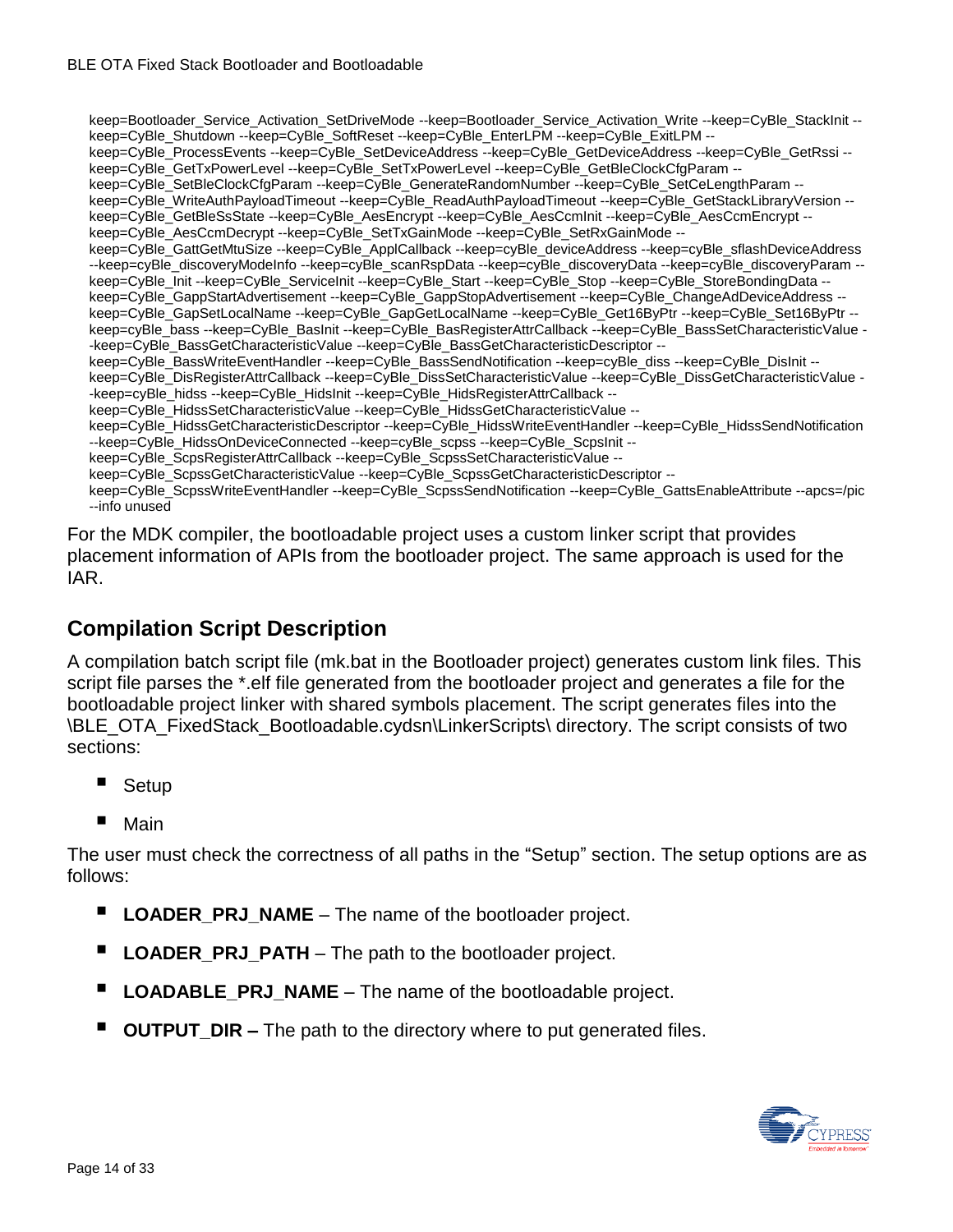- **BUILD OUTPUT DIR** The path to the directory with the \*.elf file. There is a list of all possible options, choose only one, uncomment it, and comment some other option.
- **LOADER ELF FILE** The full name with a path to the \*.elf file.
- **COMPILER** The compiler identifier.
- **COMPILE\_OPTION** The Debug/Release option.
- **KEEP\_TMP\_FILES** The options to keep temporary generated by this script files.
- **UTILS\_NM** The path to the Creator directory with the arm-none-eabi-nm.exe tool. Check if this path is correct.
- The names of the input files with the section and symbols names are defined in **SECTION\_LIST** and **SEARCHING\_SYMBOLS**.
- The names of the temporary files defined in **PARSED\_ELF**, **EXTRACTED\_BLE\_INFO**, **BLE\_INFO\_ALL**, and **BLE\_INFO\_ALL\_SORTED**.
- The main section checks the input, searches specified symbols in \*.elf files and generates an output for linker scripts.

**Note** The names of the bootloader project component to be exported to the bootloadable project must be aligned with the Symbol list.txt file. It is not recommended to change the default values. The script file may work in a wrong way if these names are misrecognized inside other names (e.g., BLE as part of TABLE). CyBle is the recommended name for the BLE component.

#### **Custom linker scripts limitations:**

For project(s) that use custom linker scripts heap and stack size that was set in the PSoC Creator will not be applied. The size must be specified manually in corresponding linker scripts.

# <span id="page-14-0"></span>**Setup and Run Example Project**

### **Building Example Project**

The following steps are described for compiler GCC that is shipped with PSoC Creator. If the MDK compiler is used, variable COMPILER should be changed to MDK\_COMPILER and it should be set to IAR\_COMPILER for IAR. **Note** The same compiler should be used for the bootloader and bootloadable projects.

For more information on changing the compiler from a default one (GCC), refer to section ["Changing projects compiler"](#page-27-0).

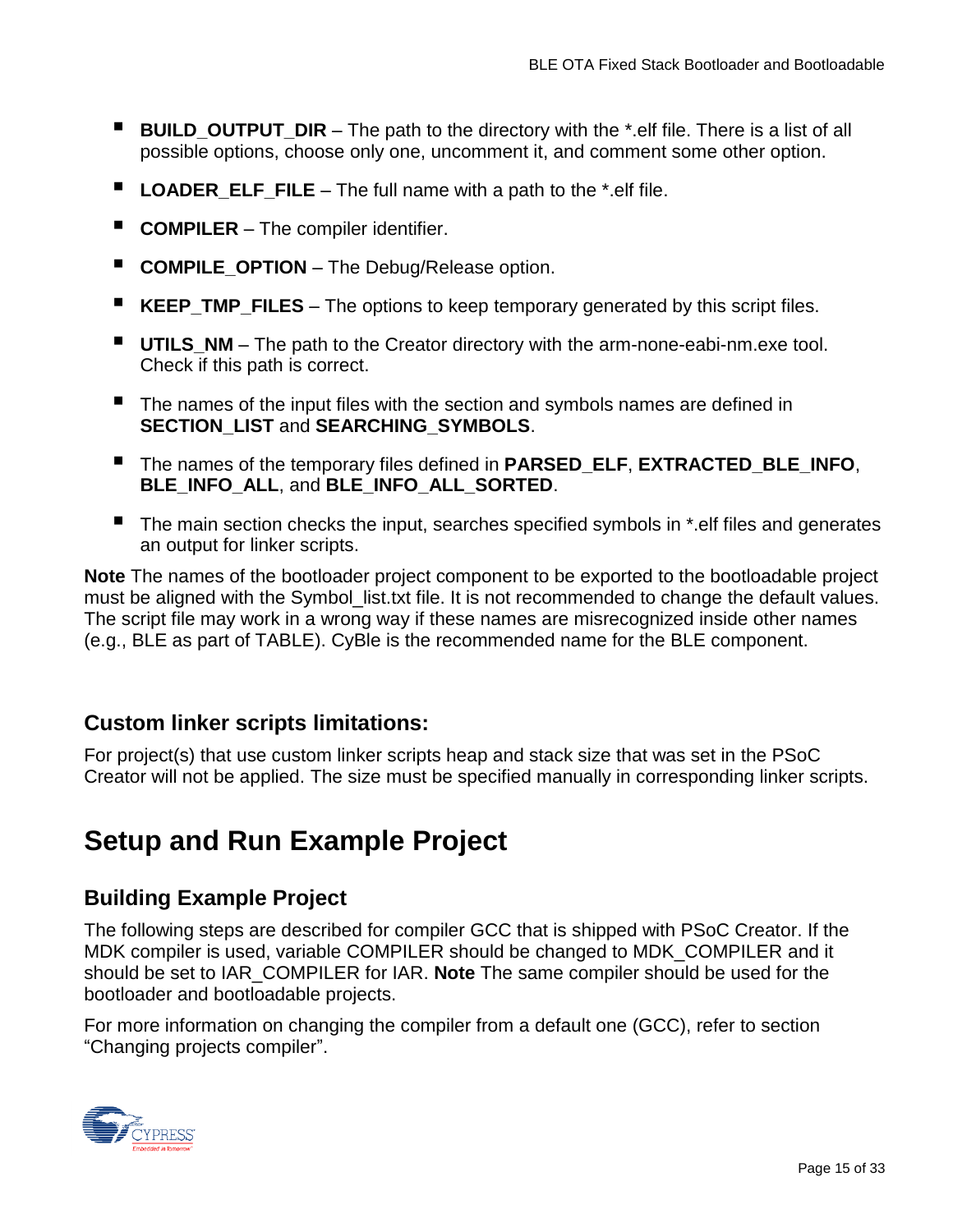- 1. Build the *BLE\_OTA\_FixedStack\_Bootloader* example project. Check that the proper compiler toolchain is set in **Project -> Build Settings**.
- 2. **Optional** Add the *BLE\_OTA\_FixedStack\_Bootloadable* example project to the workspace).
	- a. Setup the mk.bat file. Open the mk.bat file in the text editor. Set the following variables (see the chain of file generation in the table below):

| Variable name         | <b>Default value</b>                                                                                       | <b>Description</b>                                                                                                                                                                                                                                                                                           |
|-----------------------|------------------------------------------------------------------------------------------------------------|--------------------------------------------------------------------------------------------------------------------------------------------------------------------------------------------------------------------------------------------------------------------------------------------------------------|
| LOADER_PRJ_NAME       | BLE_OTA_FixedStack_Bootloader                                                                              | The Bootloader project's name. Note The Bootloader<br>project's name is different. For each example project,<br>PSoC Creator appends a number starting from 01 to<br>the example project's name in a selected folder                                                                                         |
| LOADABLE_PRJ_NAME     | BLE_OTA_FixedStack_Bootloadable                                                                            | The Bootloadable project's name. Note The<br>Bootloadable project's name is different. For each<br>example project PSoC Creator appends a number<br>starting from 01 to the example project's name in a<br>selected folder.                                                                                  |
| LOADER_PRJ_PATH       | "%~dp0\" that means Bootloader's<br>sources folder.                                                        | The path to the Bootloader project. By default it takes<br>the current path, but it can be set as the absolute path.                                                                                                                                                                                         |
| OUTPUT_DIR            | %~dp0\\%LOADABLE_PRJ_NAME%.<br>cydsn\LinkerScripts\<br>That means Bootloadable's<br>\LinkerScripts\ folder | The path to the Bootloadable's sources, where the<br>"LinkerScripts" folder is located. You should put the<br>absolute path to the Bootloadable project here. Note<br>The default path is valid if the Bootloader and<br>Bootloadable projects are in the same workspace.                                    |
| CREATOR_VERSION       | 4.1                                                                                                        | A version of PSoC Creator. For example, 4.0, 4.1 or<br>any other that matches the installed PSoC Creator<br>version. This variable must contain a version of PSoC<br>Creator installed. Note PSoC Creator Service Packs,<br>Device Packs do not matter here. You need to specify<br>only the version number. |
| CREATOR_LOCATION      | %PROGRAM_FILES_PATH%\Cypress\<br><b>PSoC Creator</b>                                                       | By default, this value should not be changed. This path<br>needs to be modified only if the PSoC Creator is<br>installed to a different location. In this case, a full path<br>to the PSoC Creator installation must be specified.                                                                           |
| <b>COMPILER</b>       | GCC_COMPILER=ARM_GCC_541<br>COMPILER=%GCC_COMPILER%                                                        | Keeps the compiler identifier.<br>COMPILER=%GCC_COMPILER%<br>or<br>COMPILER=%MDK_COMPILER%<br>or<br>COMPILER=%IAR COMPILER%                                                                                                                                                                                  |
| <b>COMPILE OPTION</b> | COMPILE_OPTION=%COMPILE_OPTI<br>ON_DEBUG%                                                                  | Keeps either the Debug or Release option.<br>You can choose it from the following list:<br>COMPILE_OPTION_DEBUG=Debug<br>COMPILE_OPTION_RELEASE=Release                                                                                                                                                      |
| KEEP_TMP_FILES        | KEEP_TMP_FILES=YES                                                                                         | If set to "YES", it keeps temporary files generated<br>during a batch file run.                                                                                                                                                                                                                              |

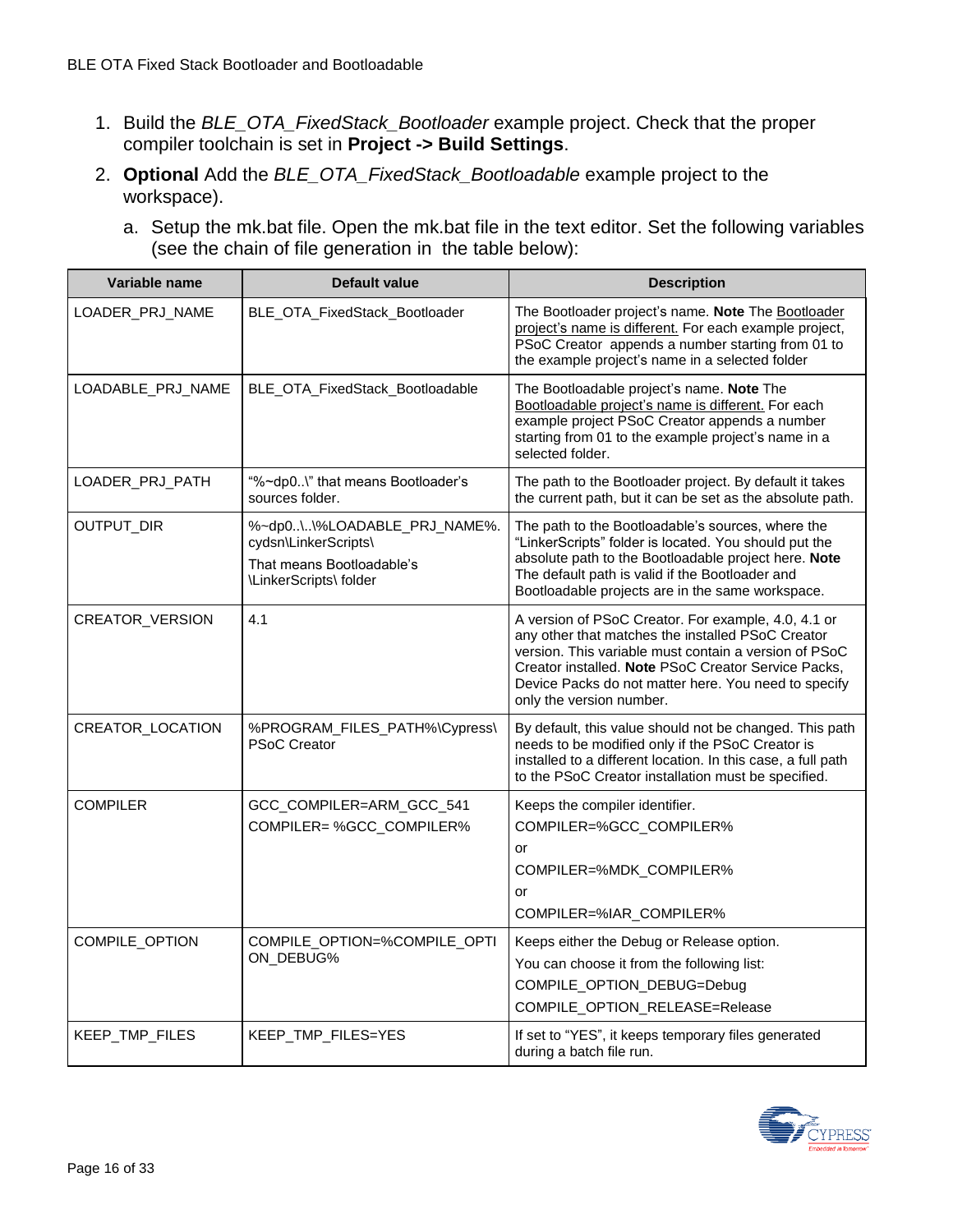b. Use the following link for detailed information on what a BATCH file is and how it works:

[http://www.microsoft.com/resources/documentation/windows/xp/all/proddocs/en](http://www.microsoft.com/resources/documentation/windows/xp/all/proddocs/en-us/batch.mspx?mfr=true)[us/batch.mspx?mfr=true](http://www.microsoft.com/resources/documentation/windows/xp/all/proddocs/en-us/batch.mspx?mfr=true)

The temporary files generated during a BATCH file run. **Note** They are available if variable **KEEP\_TMP\_FILES** is set to "YES".

- $\blacksquare$  "ParsedElf.txt" The output file that contains extracted information from the bootloader's ELF file in the following format:
- **<Address> <section symbol> <symbol name>**
- "Extracted\_BLE\_Info.txt" –The output file that contains filtered information about the symbols that are searched by the masks defined in "Symbol\_list.txt". If you want some instance/component to be available in the Bootloader, you can add your own mask in that file. Those symbols names and their addresses are provided to Bootloadable project.
- $\blacksquare$  "Ble Info All.txt" The output file that contains filtered information from the "Extracted\_BLE\_Info.txt" file for certain required sections (T/t-text, B/b-bss, D/ddata, R/r-read-only, a-absolute). These sections are listed in the "Section\_list.txt" file.
- Ble Info All Sorted.txt The output file that contains the final sorted by address information required for the Bootloadable project.

All symbol lists for GCC are generated from the content of this file.

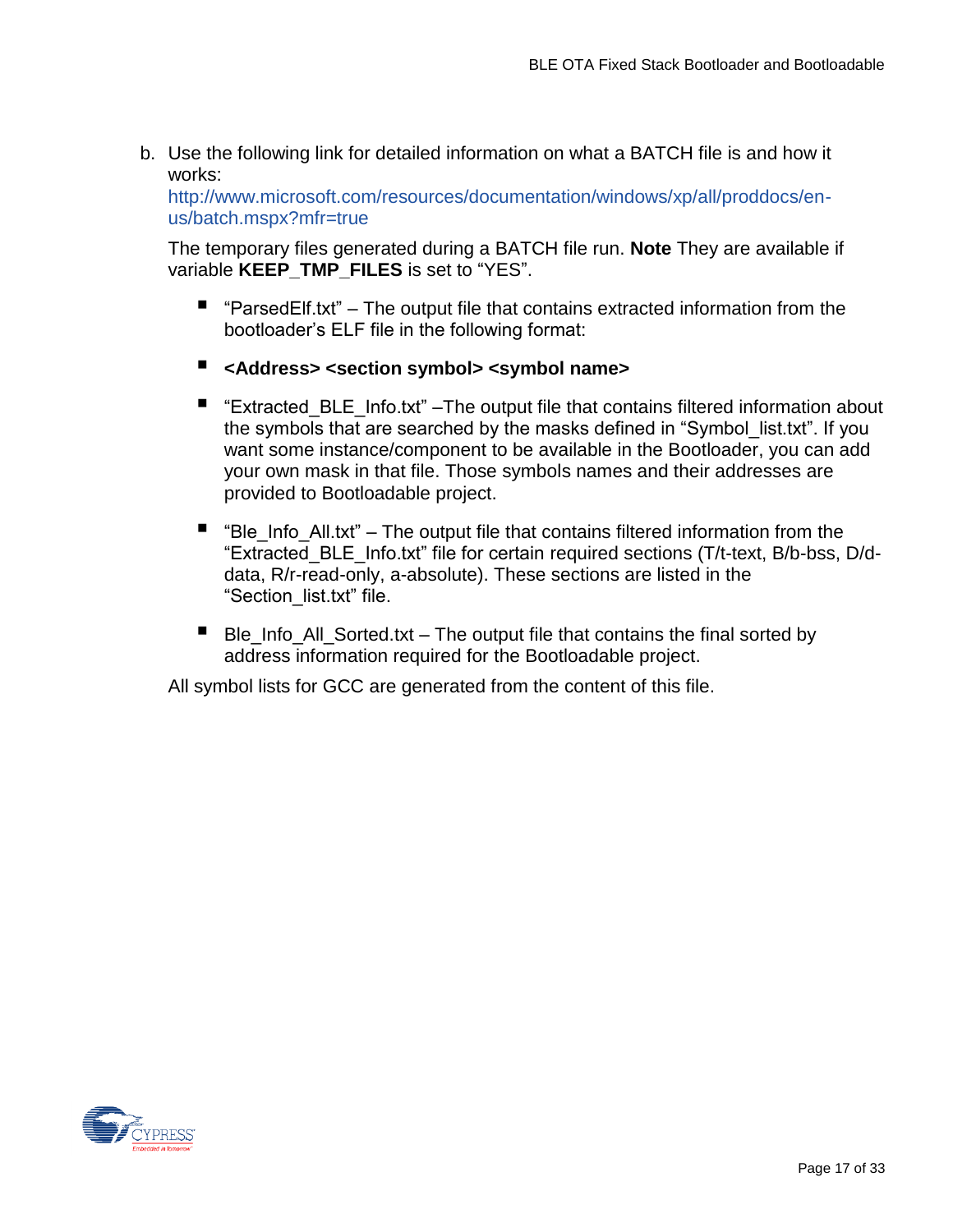

Figure 8. Batch Script Workflow

 "Symbol\_list" – The input file permanently present at the \Scripts folder. It is not regenerated. It basically contains the list of symbols names masks, such as: "CyBle ", "LED ", "Bootloader Service Activation ", "WakeUp Interrupt " and so on.

Do not modify the compiler-specific symbols under comment ";GCC". Also, do not delete or modify the "CyBle\_" symbol, otherwise the BLE component-related info will not be found. The search is not case-sensitive. We strongly recommend NOT modifying the BLE component name (CyBle), because it is hard to find only proper symbols with such names as BLE, because it takes also different "Table\_..." and "Enable\_..." symbols that are redundant. "CyBle" is quite unique.

Therefore, symbols with names that contain any of those masks are filtered from the "ParsedElf.txt" file in "Extracted\_BLE\_Info.txt". If you want some instance/component to be available in the Bootloader, you can add your own mask in that file. Those symbols names and their addresses will be provided to the Bootloadable project.

- **"** "Section list.txt" The list of sections required for filtering (T/t-text, B/b-bss, D/d-data, R/r-read-only, a-absolute). Do not modify this file, unless you know what you are doing.
- 3. Run mk.bat file:

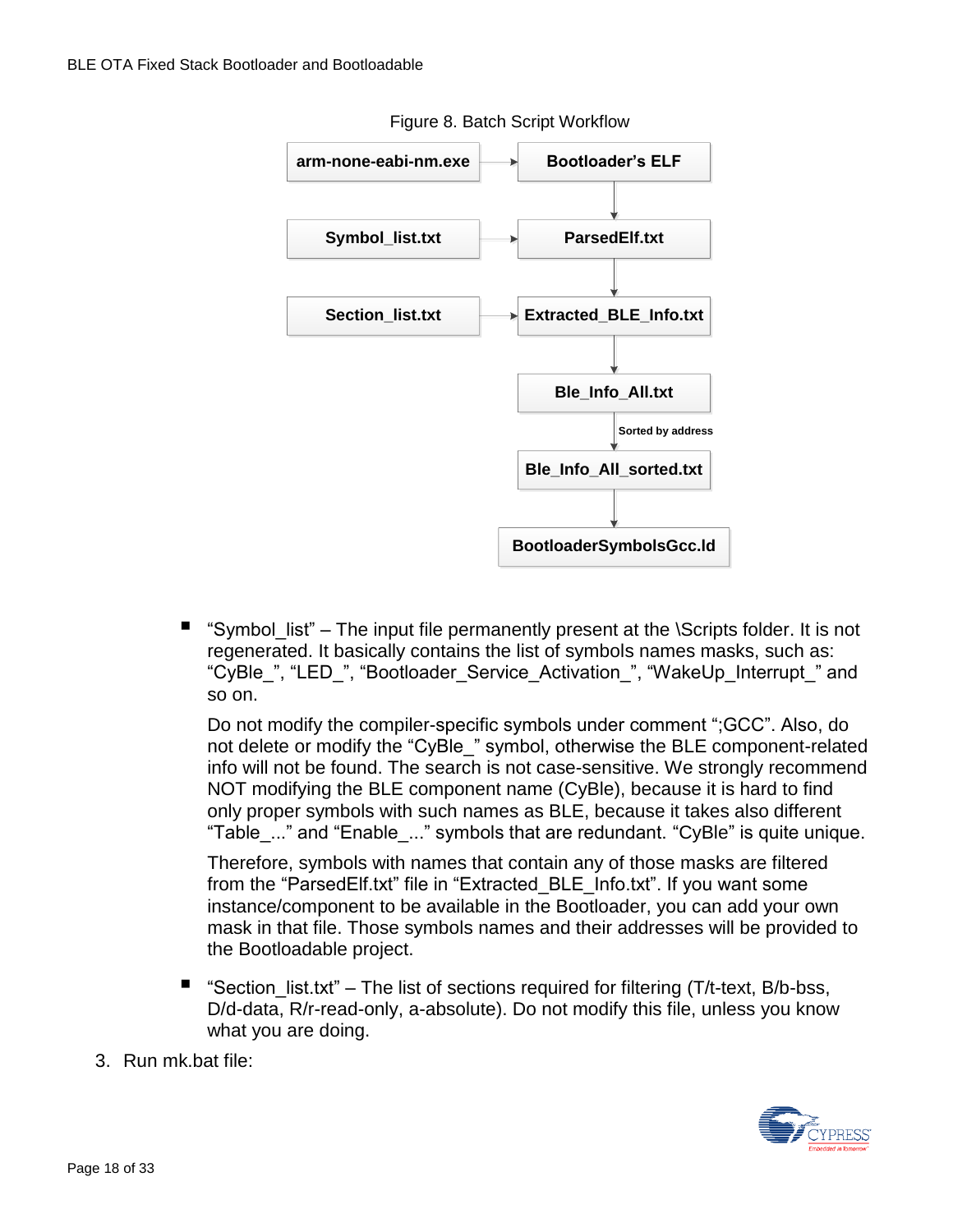- a. Open the mk.bat directory in the **Explorer** or other file manager. ([Project path]\Scripts\)
- b. Double click the mk.bat file.

If everything is correct, it reports the following:

- **Parsing the ELF file...**
- Filtering exported symbols...
- Filtering by the section list...
- Sorting by the address...
- Generating output file(s) ...
- Press any key to continue ...

No error should be allowed on the output and a compiler-specific file to be created (**Note** Such a file is regenerated each time the mk.bat file runs):

- BootloaderSymbolsGcc.ld The file with a list of the PROVIDE() directive for all exported symbols required for the GCC compiler.
- BootloaderSymbolsMdk.txt The exported symbol definition for the MDK compiler.
- BootloaderSymbolsIar.icf The exported symbol definitions for the IAR compiler.
- 4. Open the top design schematic of the *BLE\_OTA\_FixedStack\_Bootloadable* project. Specify the path to the bootloader project HEX and ELF files by double-clicking on the Bootloadable component and going to the **Dependencies** tab and link Bootloadable to the BLE\_OTA\_FixedStack\_Bootloader.hex file, as [Figure 9](#page-19-0) shows.

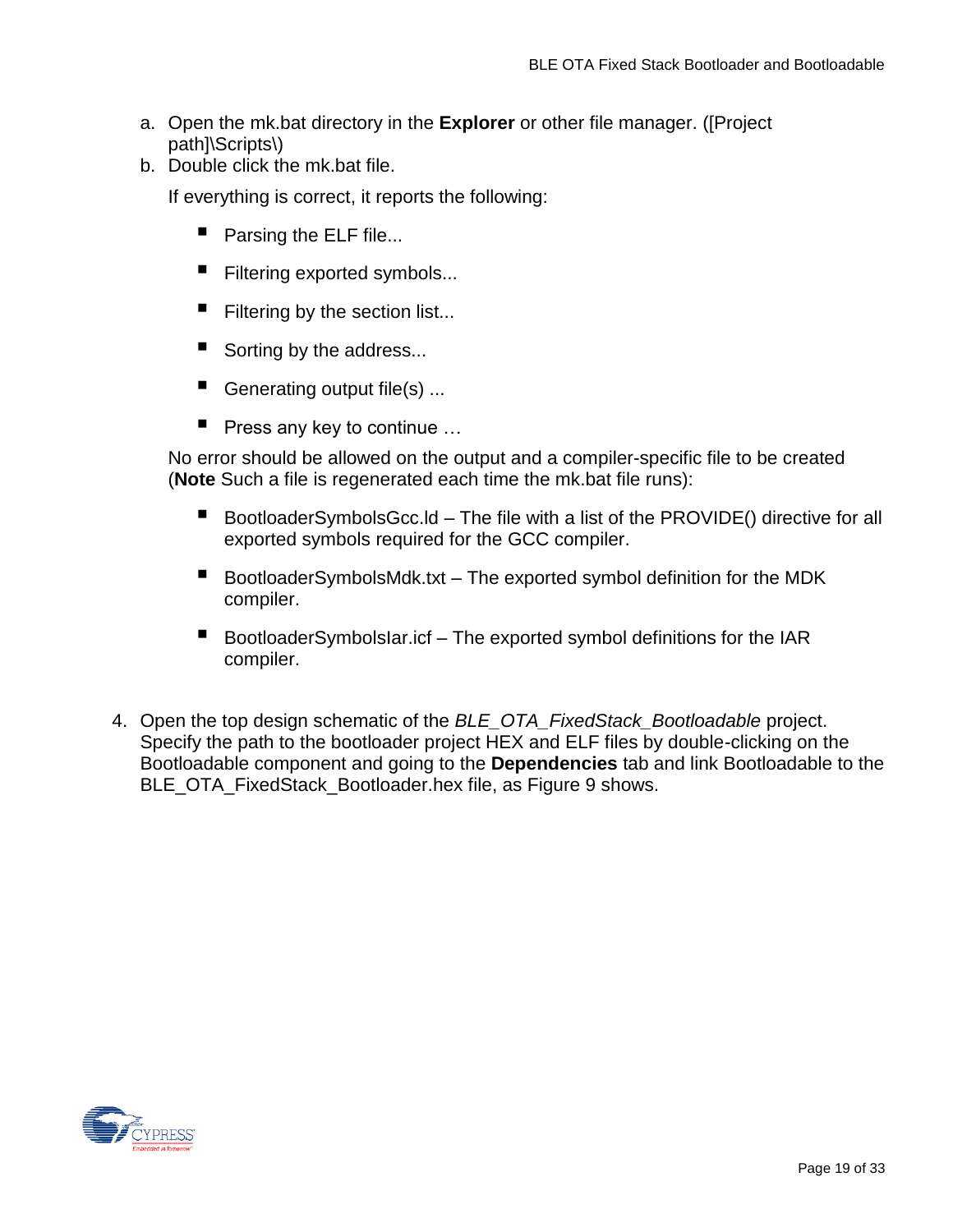<span id="page-19-0"></span>

| P<br>Configure 'Bootloadable'                                                                                                                                                                                                                        | $\overline{\mathbf{x}}$ |
|------------------------------------------------------------------------------------------------------------------------------------------------------------------------------------------------------------------------------------------------------|-------------------------|
| Bootloadable<br>Name:                                                                                                                                                                                                                                |                         |
| <b>Dependencies</b><br>Built-in<br>General                                                                                                                                                                                                           | ⊲ ⊳                     |
| Bootloadable projects require a reference to the associated Bootloader project's HEX and ELF<br>files. The HEX files extension is *.hex. The ELF files extension depends on IDE and can be<br>".elf. ".out. ".axf. or other.<br>Bootloader HEX file: |                         |
| Bootloader.cydsn\CortexM0\ARM_GCC_493\Debug\BLE_OTA_FixedStack_Bootloader.hex                                                                                                                                                                        |                         |
| Browse<br>Bootloader ELF file:                                                                                                                                                                                                                       |                         |
| _Bootloader.cydsn\CortexM0\ARM_GCC_493\Debug\BLE_OTA_FixedStack_Bootloader.elf                                                                                                                                                                       |                         |
| Browse                                                                                                                                                                                                                                               |                         |
| <b>Datasheet</b><br>ОК<br>Cancel<br>Apply                                                                                                                                                                                                            |                         |

Figure 9. Bootloadable Component Configuration

5. Program the BLE\_OTA\_FixedStack\_Bootloader project.

At this point, the CYC8CKIT-042-BLE contains firmware that can receive new updates over-the-air. The LED3 flashes red.

#### **Upgrading Projects images**

To perform any application update, a Bootloader project image should be running. If the current running project image is a Bootloadable project image, rebooting to the Bootloader project image can be done by a SW2 button press. While the device is running the Bootloader project image code, and is ready to receive Application project image updates (\*.cyacd files), the red LDE is blinking.

There is one software tool provided by Cypress that can send Stack or Application project image updates to the device - CySmart. It is external software to be downloaded and installed separately.

There are two hardware Dongles that communicate with the BLE devices and can be used to update the firmware:

CY5670, with 128KB Flash chip, supports BLE 4.1.

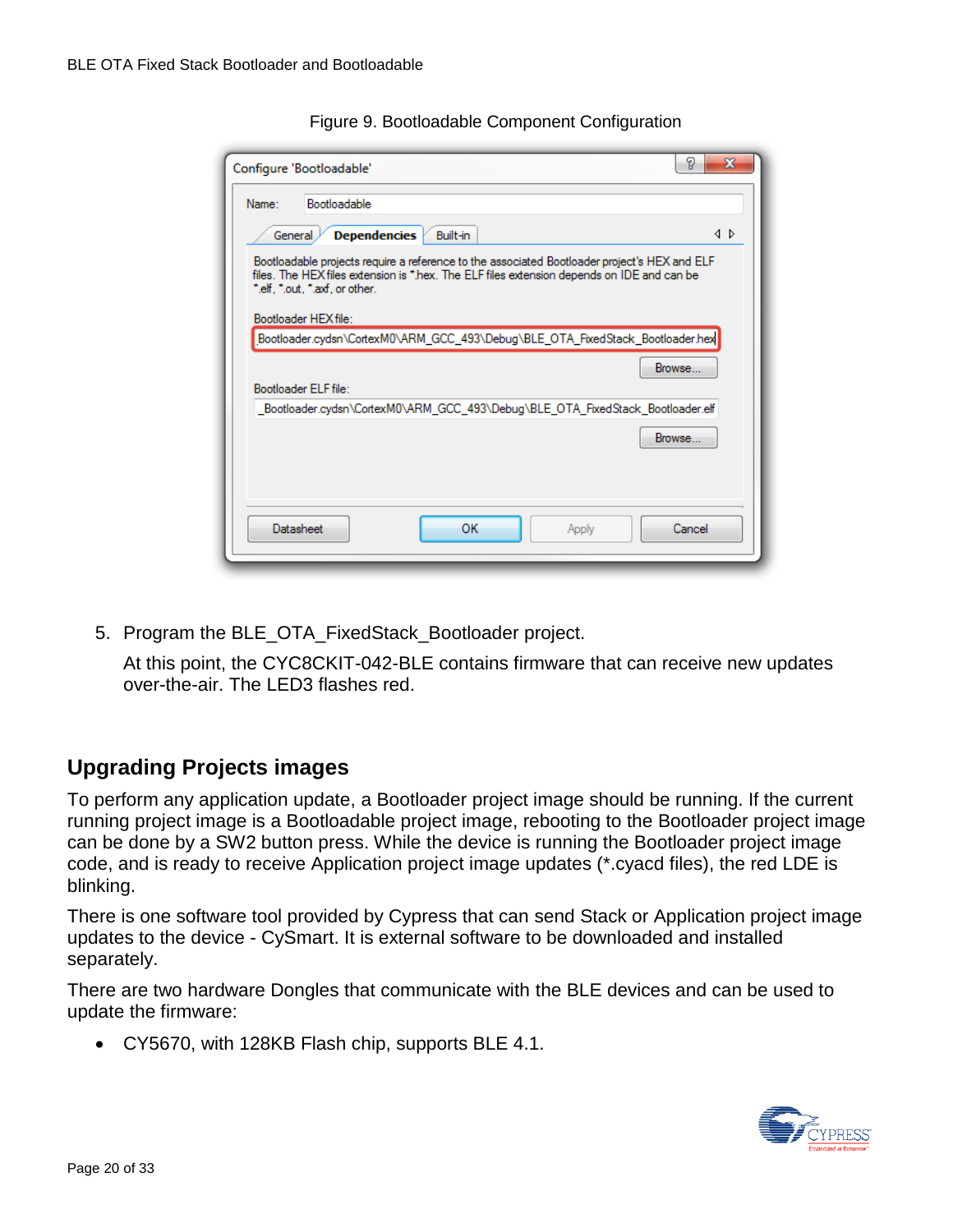CY5677, with 256KB Flash chip, supports BLE 4.2. It supports higher transfer rates, up to 1Mbps.

Refer to the documentation that came with the dongle to figure out its type. Also, it can be received from CySmart.

#### **Upgrade Project images with CySmart**

More detailed information about the CySmart usage can be found in CySmart User Guide (section 2.7 Updating Peripheral Device Firmware). You can download the CySmart tool and its user guide from here [http://cypress.com/cysmart.](http://cypress.com/cysmart)

To upgrade the device firmware OTA follow:

- 1. Make sure the OTA device is running a Bootloader project image, and is ready to receive updates.
- 2. Connect BLE Dongle.
- 3. Open CySmart software, and select BLE Dongle.
- 4. Press the **Start Scan** button to start scanning for the peripheral device.
- 5. When the device is listed in the Discovered Device list, stop scanning by clicking the **Stop Scan** button.
- 6. Select the device from the Discovered Device list.
- 7. Click the **Update Firmware** button.
- 8. Select the firmware update type on the OTA firmware update window.

| <b>Firmware Update Type</b>                       | <b>Description</b>                                                                                                                                                   |
|---------------------------------------------------|----------------------------------------------------------------------------------------------------------------------------------------------------------------------|
| <b>Application and Stack</b><br>(Combined) update | The Application and Stack firmware co-exist in the same memory<br>location. This option updates complete firmware.                                                   |
| Application only update                           | The Application and Stack firmware exist in independent memory<br>locations. This option updates only the application firmware.                                      |
| <b>Application and Stack</b><br>update            | Application and Stack firmware exist in independent memory<br>locations. Select this option to update first the stack firmware and then<br>the Application firmware. |

- 9. Click **Next**. In the next page, browse and select the new firmware image (\*.cyacd) file. It is located in the project folder ([*project folder*]\CortexM0\[*compiler name*]).
- 10.Click on the **Update** button.
- 11.Wait for the device firmware to be updated.

**Note** If the update fails at authentication, then check if the security settings in CySmart matches with the settings used in the BLE component of the Stack project. To change the security

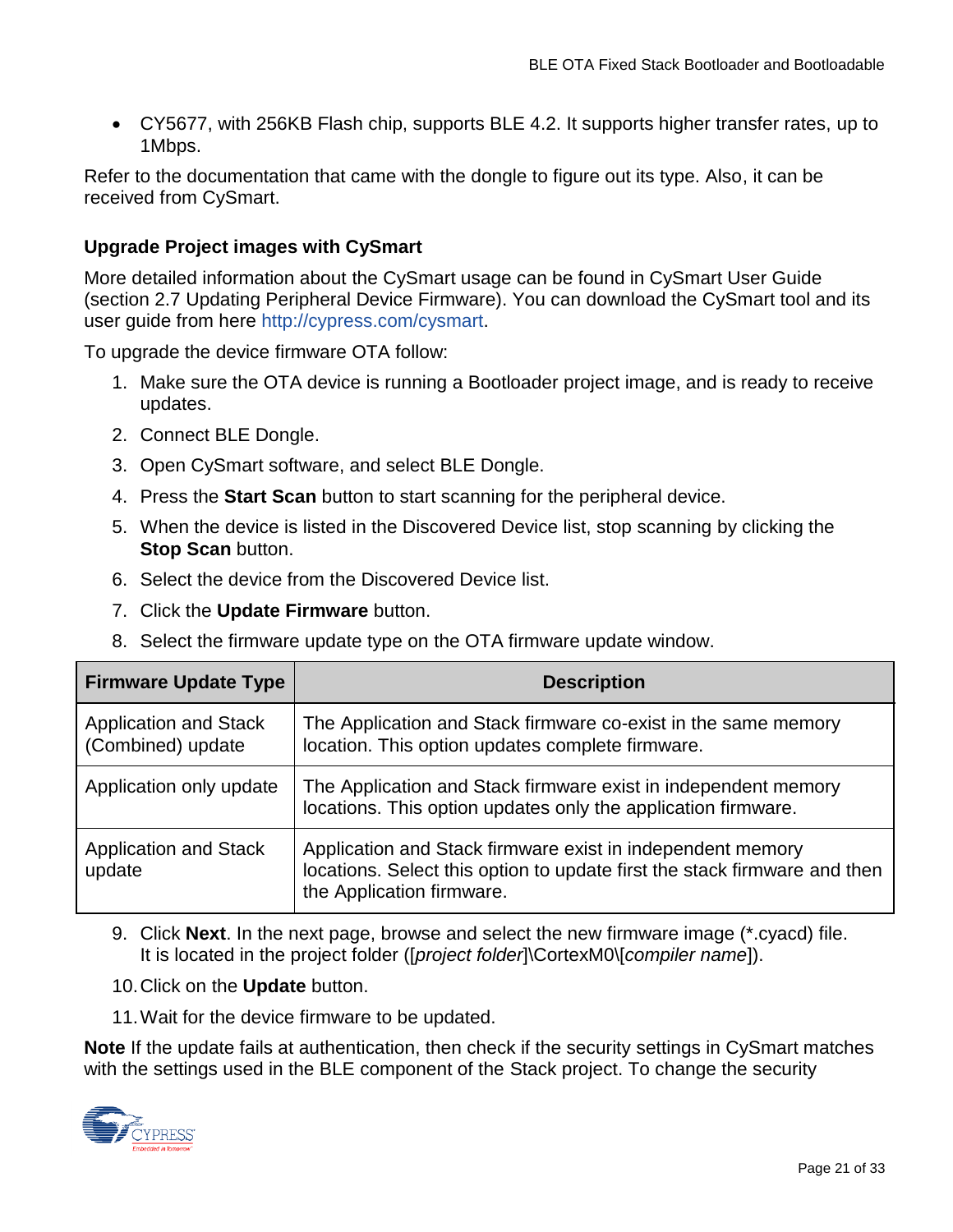settings in CySmart, click on the **Configure Master Settings** button in the tool and go to the **Security parameters** page.

# **Expected Results**

### **LED Behavior Description**

#### **Bootloader project**

| Color                  | <b>State</b>    | <b>Description</b> |
|------------------------|-----------------|--------------------|
| Red                    | <b>Blinking</b> | Advertising        |
| Red                    | <b>Static</b>   | Bootloading        |
| White (Red+Green+Blue) | <b>Static</b>   | Low power mode     |

At a reset, when the Bootloader runs, the red LED is blinking, which means that the device is advertising. Once connected and an application image is sent from Bootloader Host Tool to the device to be updated, the red LED stops blinking and remains static. This means the device is bootloading.

If the LED color changes to white (all 3 LEDs are on – green, blue, and red), the device goes into the low power mode.

#### **Bootloadable project**

| Color             | <b>State</b>    | <b>Description</b>         |
|-------------------|-----------------|----------------------------|
| Green             | <b>Blinking</b> | Advertising                |
| <b>Blue</b>       | <b>Static</b>   | Disconnected               |
| Cyan (Green+Blue) | <b>Blinking</b> | Disconnected + Advertising |

At a reset, when the Application runs, the green LED is blinking, which means that the device is advertising. Once connected, it stops blinking. The blue LED ON indicates that the device is disconnected. The Cyan (2 LED – Green+Blue simultaneously) color means that the device is disconnected and advertising.

After the firmware update process is completed, the device should operate as the BLE\_HID\_Keyboard example. Refer to the BLE\_HID\_Keyboard example project datasheet for details.

If there are more changes to the *BLE\_OTA\_FixedStack\_Bootloadable* project, repeat all the steps described for OTA firmware update in the **Setup** and run the "Example Project" section.

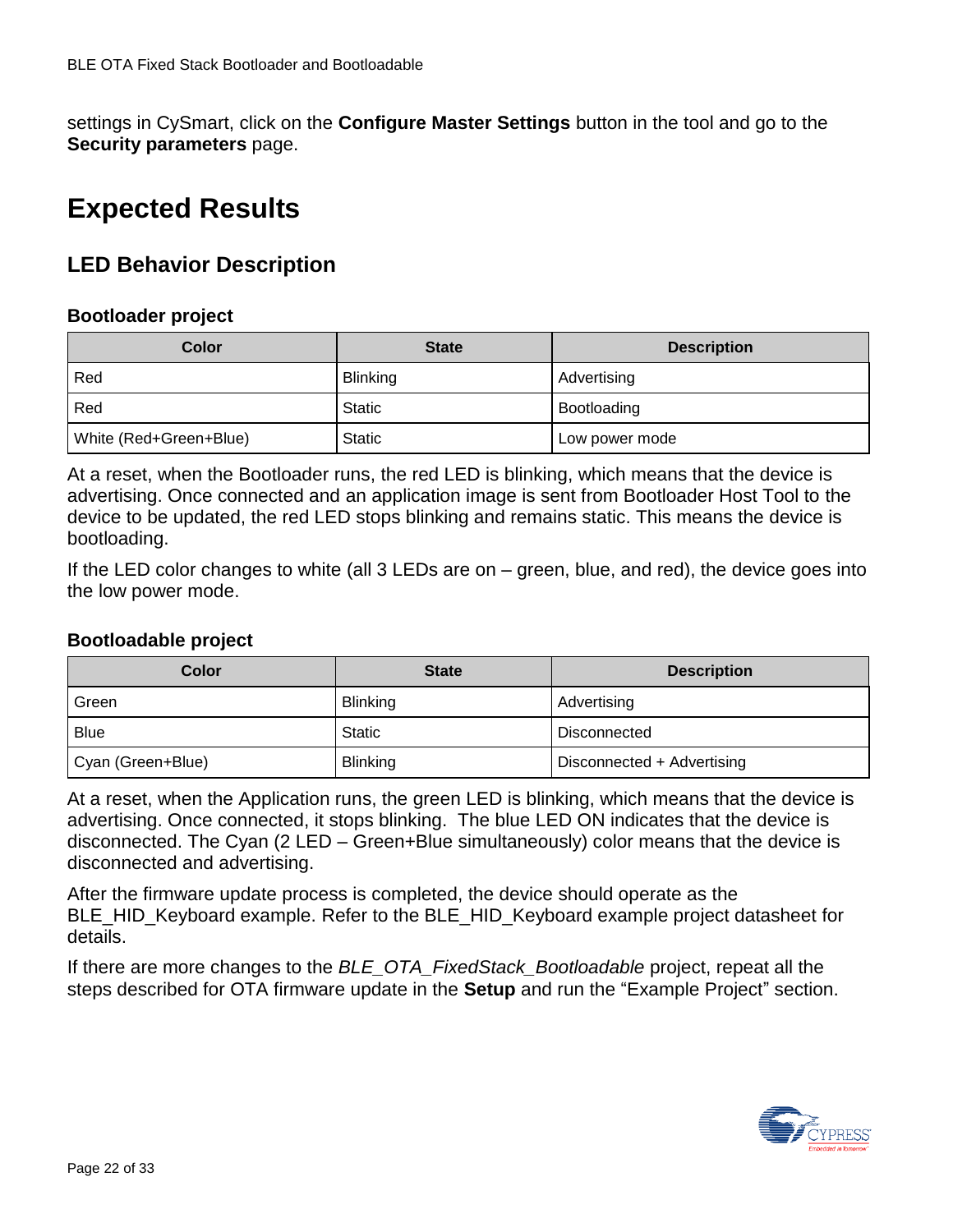# <span id="page-22-0"></span>**Using UART for Debugging**

In this example projects, the UART is used to print various debug information (enabled by default).

File *options.h* contains define "DEBUG\_UART\_ENABLED". It is set to "YES" and it provides extra debugging information in each of the bootloader or bootloadable projects. This slightly decreases the projects performance, but it provides extra debugging output to UART. If it is not needed – set it to NO.

A HyperTerminal program is required in the PC to receive debugging information. If you don't have a HyperTerminal program installed, download and install any serial port communication program. Freeware such as Bray's Terminal, Putty etc. are available on the web.

- 1. Connect the PC and kit with a USB cable.
- 2. Open the device manager program in your PC, find the COM port to which the kit is connected, and note the port number.
- 3. Open the HyperTerminal program and select the COM port to which the kit is connected.
- 4. Configure the Baud rate, Parity, Stop bits and Flow control information in the HyperTerminal configuration window. By default, the settings are: Baud rate – 57600, Parity – None, Stop bits – 1 and Flow control – XON/XOFF. These settings must match the configuration of the PSoC Creator UART component in the project.
- 5. Start communicating with the device as explained in the project description.

File debug.h contains macros used to print various types of data:

- DBG\_PRINT\_TEXT(a) Prints a text string.
- $\blacksquare$  DBG\_PRINT\_DEC(a) Prints a decimal number.
- $\blacksquare$  DBG\_PRINT\_HEX(a) Prints a hexadecimal number.
- DBG\_PRINT\_ARRAY(a,b) Prints *b* first elements of array **a**.
- $\blacksquare$  DBG PRINTF(...) Prints the function macro.

These macros print information to UART only if DEBUG\_UART\_ENABLED define is set to "YES".

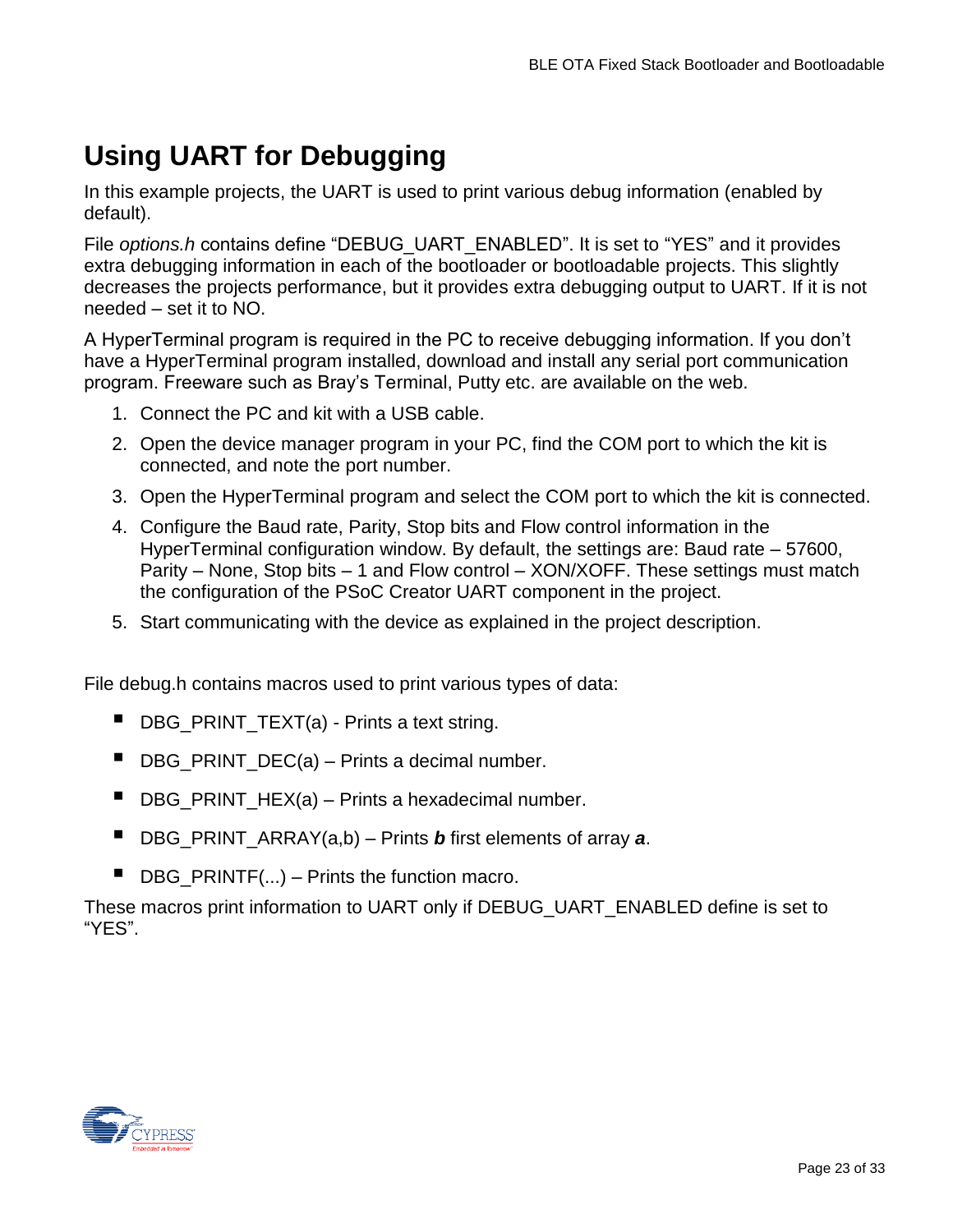# **Adding OTA Bootloader Support to another BLE Project using shared code**

This section describes how to add the OTA shared bootloader capability to your own project with a BLE component.

- 1. Open the BLE\_OTA\_FixedStack\_Bootloader example project.
- 2. Navigate to the project **TopDesign**, open the BLE component customizer by double clicking on the CyBle component and select the Bootloader Service Top node:



3. Now you can export the Bootloader Service into a file:

Figure 13. Exporting BLE Service Configuration



4. Once the BLE Bootloader Service configuration is saved, it can be imported to any project with a BLE component:

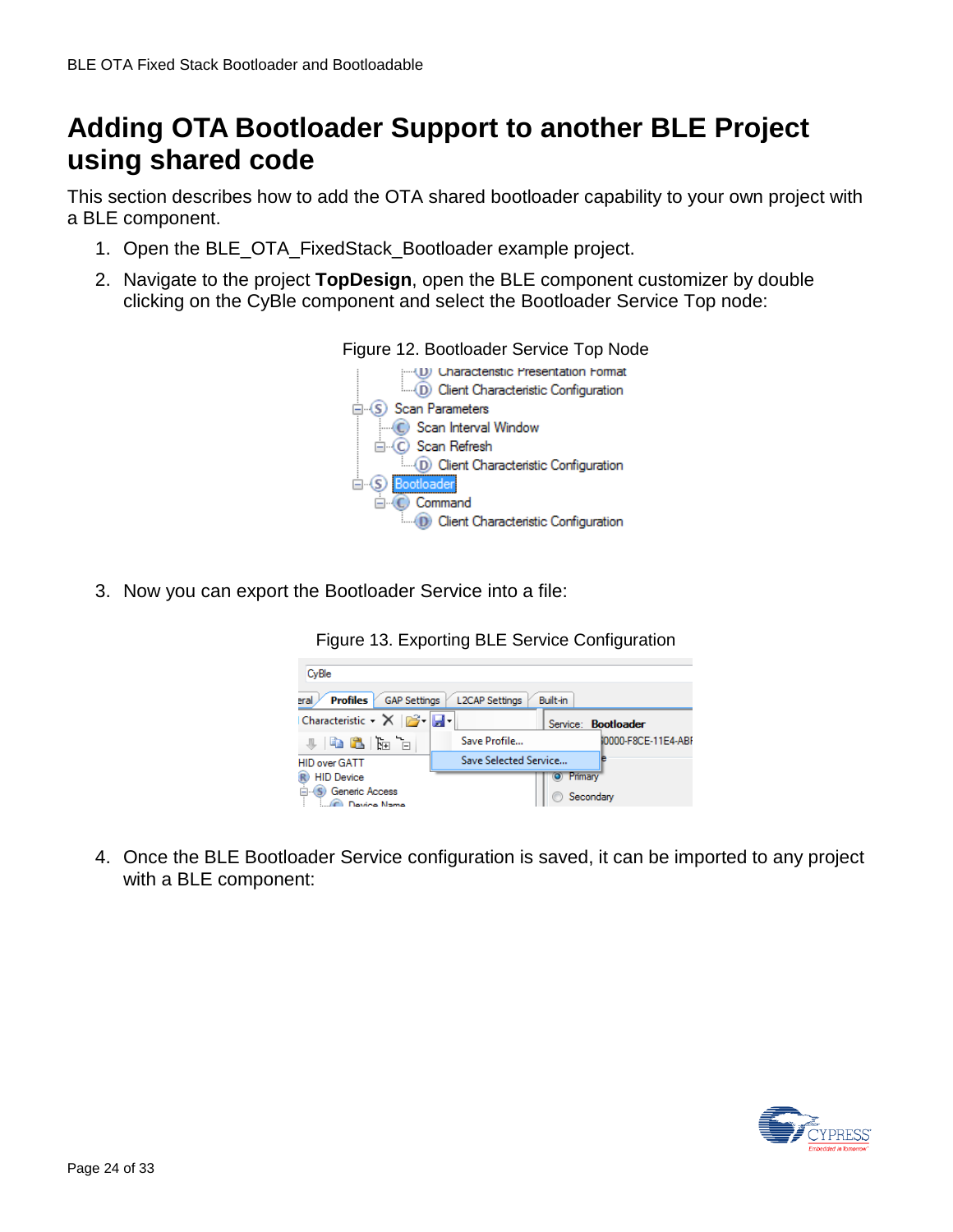**Profiles** GAP Settings Built-in teristic - X **B** -Service: Custom Service Load Profile... a Baile 1 UUID: 00050000-0000-1000 Load Service... r GATT Service type Device <sup>O</sup> Primary Generic Access C Device Name Secondary C Appearance

Figure 14. Loading Service Configuration

- 5. To enable the Bootloader Service to receive long packets, the MTU size of the BLE component does not matter.
- 6. You can copy a bootloader component symbol from the BLE Shared Memory Bootloader example project to your project. Change the project type to bootloader. This can be done by selecting the project, and selecting **Project > Build Settings** and changing the Application type to Bootloader.
- 7. You need to copy all the Application layer code from the project that you are converting to a new project and configure it to be bootloadable.
- 8. Copy all the linker files and scripts from example projects (BLE\_OTA\_FixedStack\_Bootloader/ BLE\_OTA\_FixedStack\_Bootloadable) to your bootloader/bootloadable projects respectively maintaining their placement in the project folders and change the projects names and paths in the mk.bat script.
- 9. Enable option **Custom Linker Script** in the bootloader project by selecting the copied linker script in the build settings of the bootloader project:

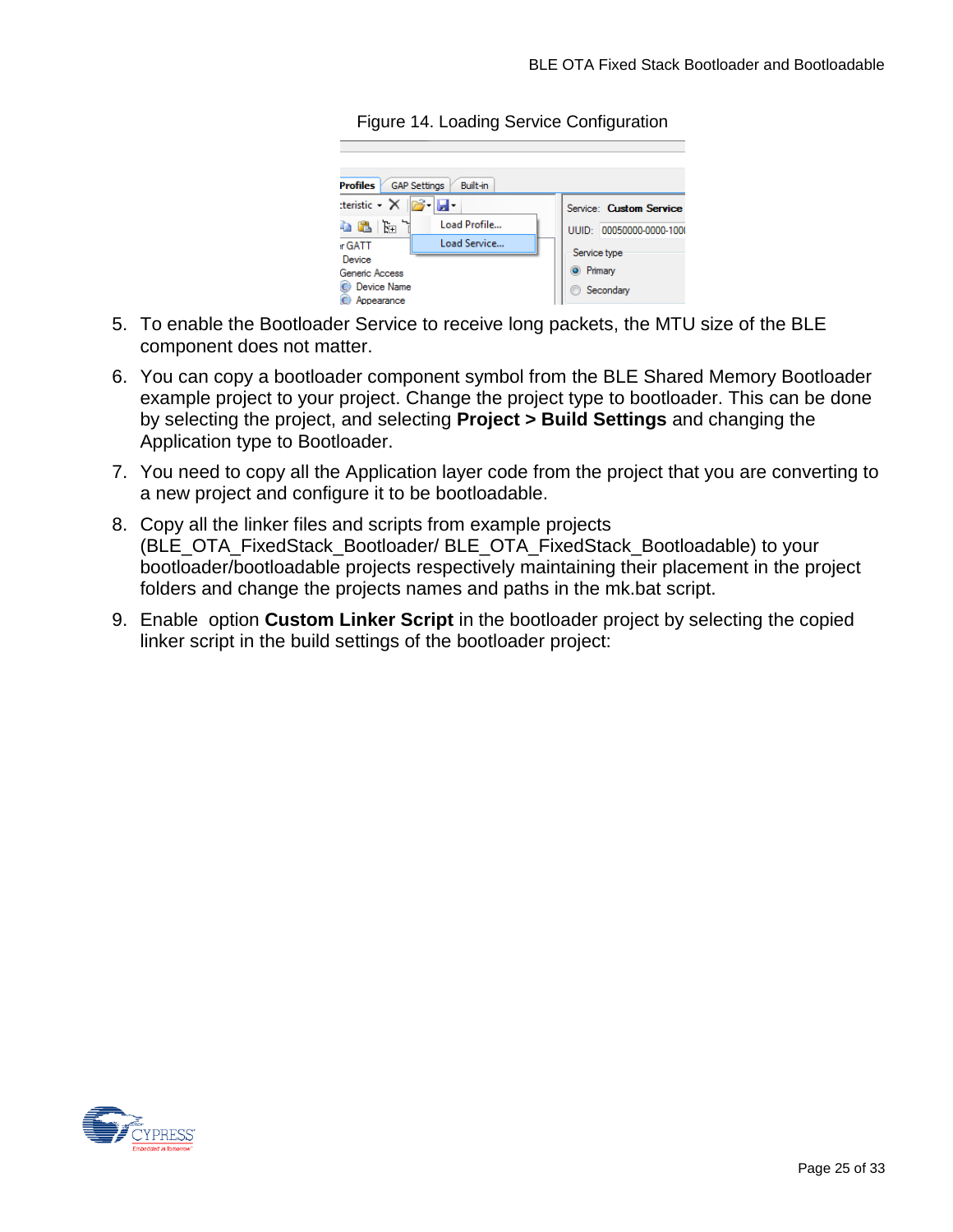| Configuration:             | Debug (Active)                 | ▼                                                                                   |                                                                                                                                                            |
|----------------------------|--------------------------------|-------------------------------------------------------------------------------------|------------------------------------------------------------------------------------------------------------------------------------------------------------|
| Toolchain:                 | ARM GCC 4.9-2015-a1-update     | Processor Type<br>▾∣                                                                | Cortex <sub>M0</sub>                                                                                                                                       |
|                            | E- BLE OTA FixedStack Bootload | 4 General                                                                           |                                                                                                                                                            |
| <b>E.</b> Code Generation  |                                | <b>Additional Libraries</b>                                                         |                                                                                                                                                            |
| in Debua                   |                                | <b>Additional Library Directories</b>                                               |                                                                                                                                                            |
| Fi-Customizer              |                                | <b>Additional Link Files</b>                                                        |                                                                                                                                                            |
| 白 ARM GCC 4.9-2015-g1-upda |                                | Create Map File                                                                     | True                                                                                                                                                       |
| <b>E</b> -General          |                                | <b>Custom Linker Script</b>                                                         | $\Lambda$ cm $0$ qcc $\Lambda$ d                                                                                                                           |
| <b>E</b> -Assembler        |                                | <b>Use Default Libraries</b>                                                        | True                                                                                                                                                       |
| E Compiler                 |                                | Use newlib-nano                                                                     | True                                                                                                                                                       |
| <b>⊟</b> -Linker           |                                | Use newlib-nano Float Formatting                                                    | False                                                                                                                                                      |
|                            | General                        |                                                                                     |                                                                                                                                                            |
|                            | - Optimization                 |                                                                                     |                                                                                                                                                            |
|                            | Command Line                   | <b>Additional Libraries</b>                                                         |                                                                                                                                                            |
|                            |                                | Additional libraries to link to the executable being created. The linker searches a | standard list of directories plus additional specified directories for the specified librari                                                               |
|                            |                                | -WI .-- ac-sections                                                                 | -mcpu=cortex-m0-mthumb-g-ffunction-sections-Og-L Generated Source\PSoC4-<br>WI.-Map.\${OutputDir}/\${ProjectShortName}.map -T.\cm0gcc.ld -specs=nano.specs |
| ٠                          | m.<br>k                        |                                                                                     |                                                                                                                                                            |
|                            |                                |                                                                                     |                                                                                                                                                            |

Figure 15. Custom Linker Script Configuration

10. Change the option of the compiler to generate functions sections:

| Configuration:                                                                                                                                                                               | Debug (Active)                |                                                                                                              |                                                                                                                                                                                                                                                          |
|----------------------------------------------------------------------------------------------------------------------------------------------------------------------------------------------|-------------------------------|--------------------------------------------------------------------------------------------------------------|----------------------------------------------------------------------------------------------------------------------------------------------------------------------------------------------------------------------------------------------------------|
| Toolchain:                                                                                                                                                                                   | ARM GCC 4.9-2015-g1-update    | Rocessor Type                                                                                                | Cortex <sub>M0</sub>                                                                                                                                                                                                                                     |
|                                                                                                                                                                                              | E BLE OTA FixedStack Bootload | <b>Optimization</b><br>◢                                                                                     |                                                                                                                                                                                                                                                          |
| Fi-Code Generation                                                                                                                                                                           |                               | <b>Create Function Sections</b>                                                                              | <b>False</b>                                                                                                                                                                                                                                             |
| E Debua<br><b>E</b> -Customizer<br>□ ARM GCC 4.9-2015-a1-upda<br><b>E</b> General<br><b>E.</b> Assembler<br><b>⊟</b> Compiler<br><b>General</b><br>Dotimization<br>Command Line<br>Fi-Linker |                               | Fat LTO Objects                                                                                              | True                                                                                                                                                                                                                                                     |
|                                                                                                                                                                                              |                               | <b>Inline Functions</b>                                                                                      | False                                                                                                                                                                                                                                                    |
|                                                                                                                                                                                              |                               | Link Time Optimization                                                                                       | False                                                                                                                                                                                                                                                    |
|                                                                                                                                                                                              |                               | Optimization Level                                                                                           | Debug                                                                                                                                                                                                                                                    |
|                                                                                                                                                                                              |                               | <b>Create Function Sections</b><br>\${OutputDir}/\${CompileFile}.lst -q -D DEBUG -Wall -Oq -ffat-lto-objects | This option must be used in conjunction with the linker's Remove Unused Functions<br>option. Place each function or data item into its own section in the output file. The n<br>-mcpu=cortex-m0 -mthumb -Wno-main -I. -IGenerated Source\PSoC4 -Wa,-alh= |
|                                                                                                                                                                                              |                               |                                                                                                              |                                                                                                                                                                                                                                                          |
| Ш<br>∢                                                                                                                                                                                       | k                             |                                                                                                              |                                                                                                                                                                                                                                                          |

Figure 16. Compilation settings:

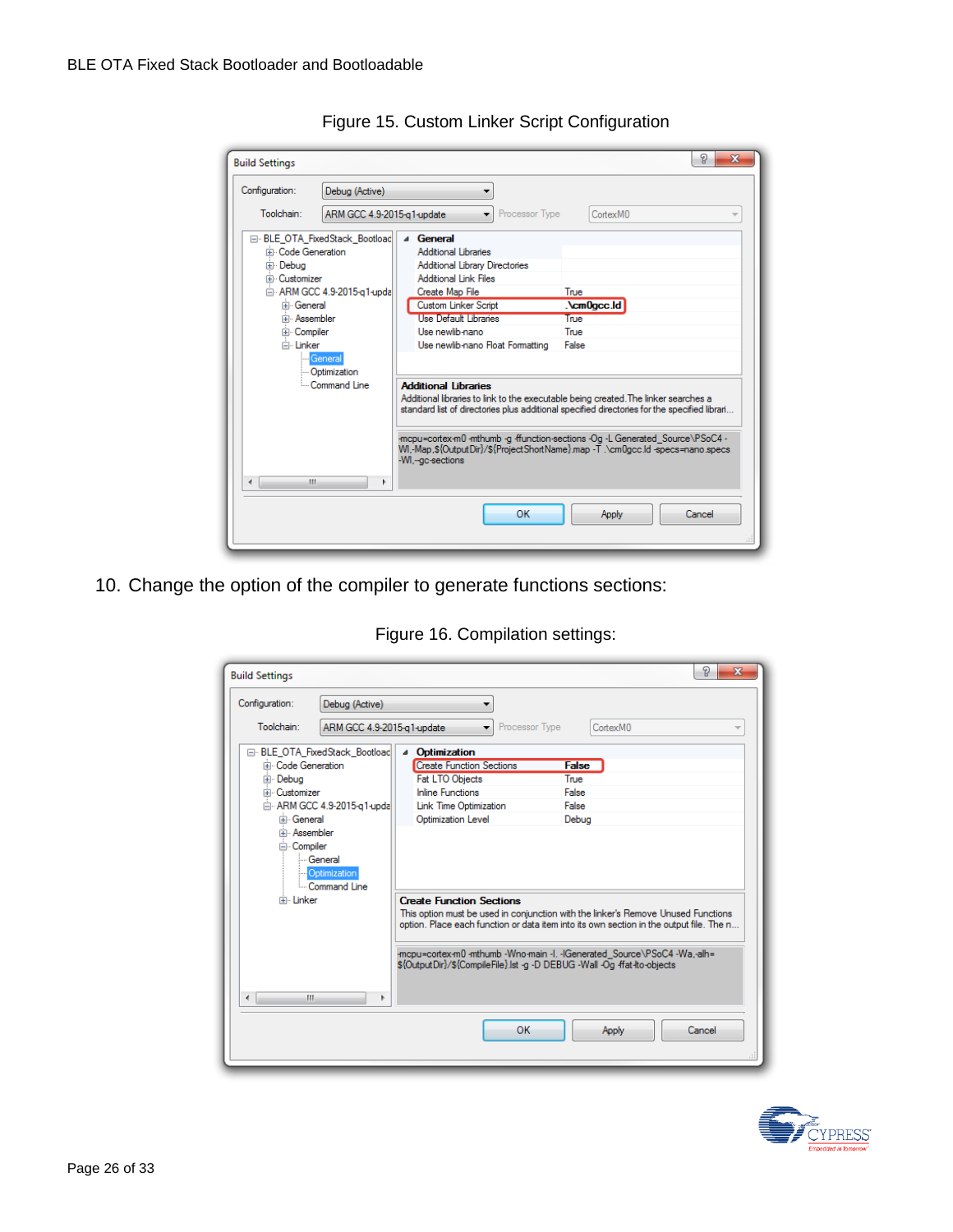- 11.Now the bootloader project can be compiled.
- 12.After the bootloader project compilation, batch script mk.bat should be executed. It analyzes the symbols placement in the bootloader image and provide them to the bootloadable project linker script.
- 13.You can compile your bootloadable project.
- 14.If there are some compilation errors related to the missing APIs/symbols, you should declare these APIs/symbols as external ones, as it is done in the files OTAMandatory.c/ OTAMandatory.h. This is also true for typedefs/structures or enums (OTAMandatory.h).
- 15.Now all the changes made to the bootloadable project can be updated OTA. **Note**  changes that are made to the bootloader project can be updated only via reprogramming the device.

## **Functional description**

The projects operation is slightly different for the GCC, MDK, and IAR compilers with the same approach. The Bootloader project works this way in any generic case. On the other hand, the Bootloadable project uses APIs from the bootloader project and, therefore initializes global and static variables for them by creating two separate segments in RAM – one for bootloader APIs and one for the bootloadable project code. Afterwards, bootloadable project calls either the function generated by the compiler or the custom initialization function to initialize the bootloader APIs RAM.

### **GCC Compiler**

For the GCC compiler, the bootloadable project uses the custom function to initialize the bootloader APIs RAM by passing the bootloader segments addresses to the bootloadable application and copying data from ROM to RAM.

#### **MDK compiler**

For the MDK compiler, a similar approach is used, but instead of writing a function to initialize RAM, the function already existing in the bootloader project is used. To be able to return to the bootloadable project, the return point address is passed through the not initialized segment of RAM.

#### **IAR compiler**

The IAR compiler uses roughly the same approach, but RAM separation should be done manually. After the bootloader project is compiled, the amount of used RAM should be compared

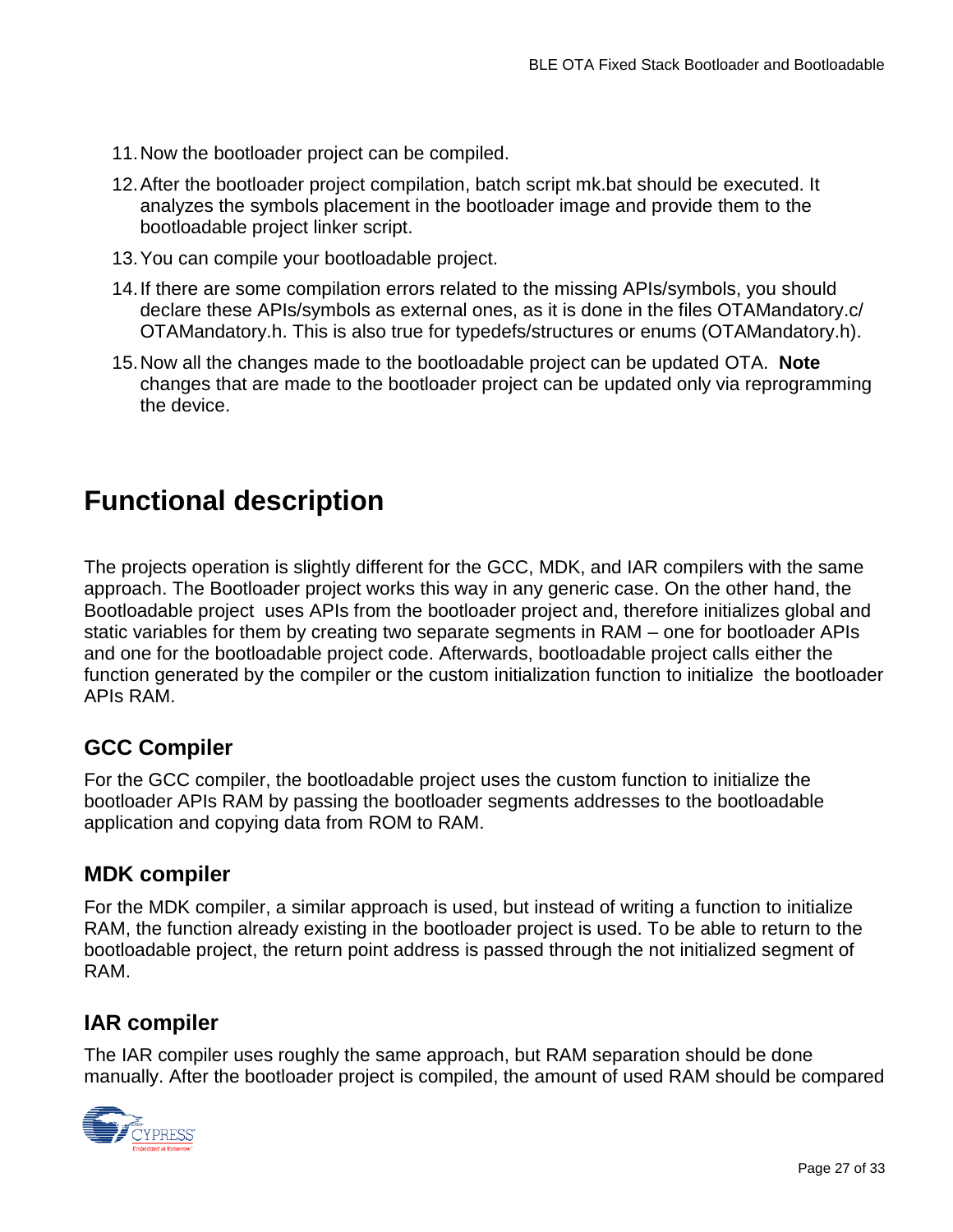to one, specified in row 48 of the IAR linker script in the bootloadable project. If the size is bigger, increase the number specified in the mentioned line.

# <span id="page-27-0"></span>**Changing projects compiler**

Due to the specific implementation of the projects, the compiler should be the same for the bootloader and bootloadable projects. By default, the projects are configured to work with the GCC compiler but this can be changed.

#### **MDK compiler**

To use the example project with the MDK compiler:

- 1. Change the compiler to MDK Generic in the project build settings.
- 2. Open file mk.bat with Notepad or any other text editor. It is stored in the **Scripts** subfolder of bootloader project.
- 3. Find the line that contains setting COMPILER variable and change it to MDK\_COMPILER:

```
33 : 3234 :: Compiler choice. Currently only GCC 4.9.3, MDK and IAR compilers are supported.
35 - z:
36 set GCC_COMPILER=ARM_GCC_493
37<sup>2</sup>set IAR_COMPILER=ARM_IAR_Generic
   set MDK COMPILER=ARM\MDK Generic
38
39
40
   set COMPILER=%GCC COMPILER%
```
**Note** The symbol "%" should be present on both sides of the value.

- 4. Build the bootloder project.
- **5.** Verify the path to the bootloader \*.elf file as it is described in section ["Setup and Run](#page-14-0)  [Example Project"](#page-14-0)**.**
- 6. Run the mk.bat script.
- 7. Compile the bootloadable project and program it.

### **IAR Compiler**

To use the IAR compiler, export both bootloader and bootloadable projects to IAR IDE as described in PSoC® Creator™ User Guide with the two exceptions:

- The linker script for the bootloadable project. You should use the one that is provided in the **LinkerScripts** folder of the bootloadable project.
- Include path for the bootloadable project. See [IAR Compiler Settings.](#page-10-0)

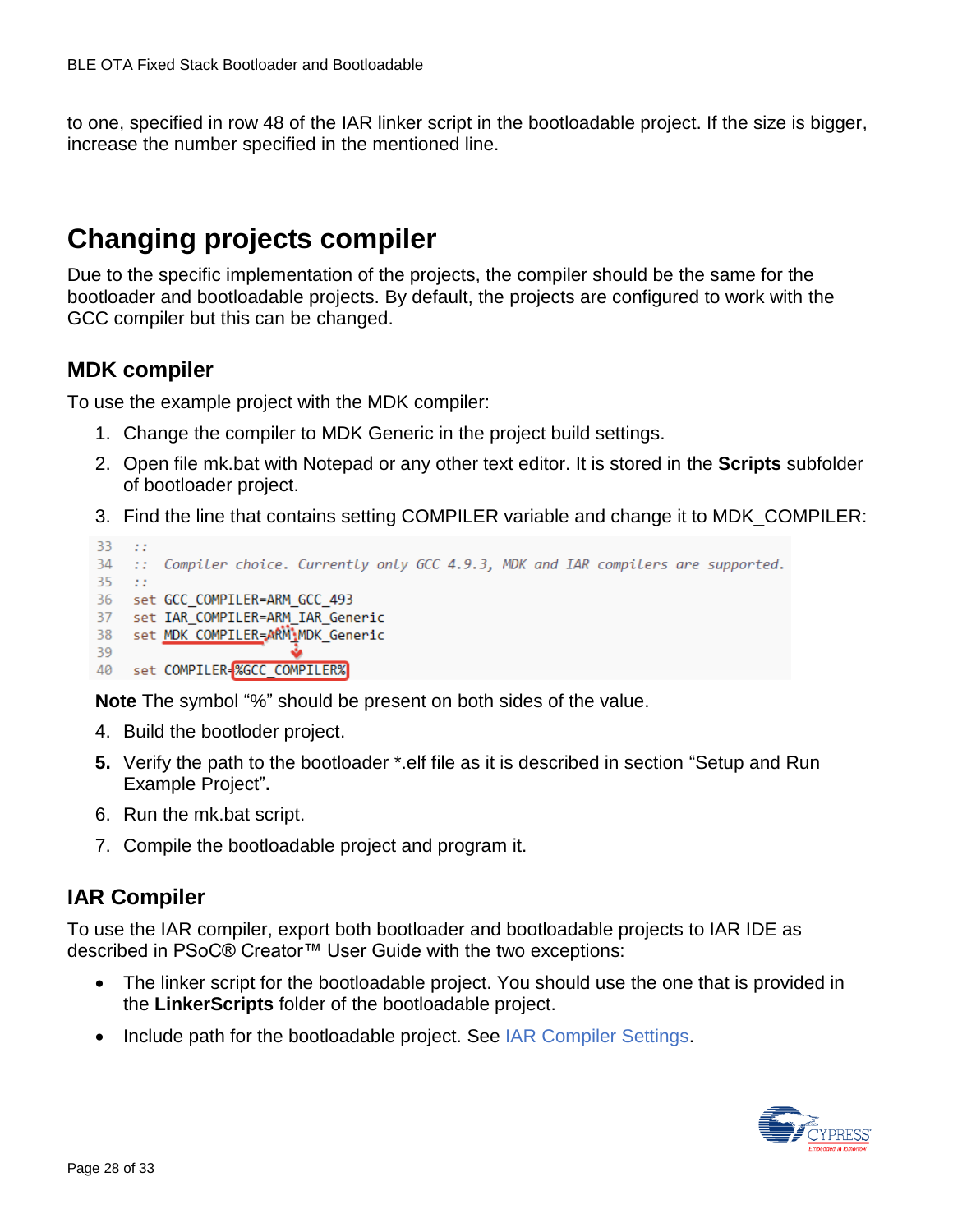After the projects are exported and configured, verify that the RAM segment for the bootloader is big enough by getting the amount of RAM used in the bootloader project and comparing it to the size of the BTLDRRAM block defined in the IAR linker script:

define block BTLDRRAM with alignment = 8, size =  $0x2AFF$  { readwrite section .bootloaderram };

If the amount of RAM used by the bootloader is bigger, the size of the section should be increased, so that the RAM left in the bootloadable was big enough to contain the heap and stack.

Also, the mk.bat file should be modified:

Replace the LOADER\_ELF\_FILE variable value with the path to the \*.out file that is generated by IAR after building the bootloader project:

```
58 :: Bootloader's *.elf file path.
59 set LOADER_ELF_FILE=%LOADER_PRJ_PATH%%BUILD_OUTPUT_DIR%%LOADER_PRJ_NAME%.elf
```
to something like:

```
58 :: Bootloader's *.elf file path.
```
59 set LOADER\_ELF\_FILE=C:\Users\User\Desktop\BLE\_Shared\_Memory\_Bootloader01\BLE\_Shared\_Memory\_Bootloadable01. cydsn\Debug\Exe\BLE\_Shared\_Memory\_Bootloadable01.out

Also, in the batch file that is located in subfolder **\Export** of the bootloadable project (**prebuild.bat**) you should replace path to the \*.elf file that is generated in PSoC Creator with the path to the \*.out file of the bootloader project. The elf tool requires including the correct bootloader image into the final \*.hex image of bootloadable. It is required only if you plan to program the bootloadable \*.hex file into the device and it is not required for generation of the correct \*.cyacd file.

# **Configuring projects for other Cypress BLE devices**

BLE OTA Fixed Stack example projects use custom linker scripts so PSoC Creator will not be able to configure linker scripts to provide correct linking and placement. This section describes the steps to be done if you are not using CY8C4247LQI-BL483 or CYBL10563-56LQXI devices or devices that have different sizes of the RAM or ROM memory.

The following sections describe linker scripts modification after you have changed the device in PSoC Creator.

#### **Steps for GCC Compiler**

For the GCC compiler changes are required for both bootloader and bootloadable linker scripts:

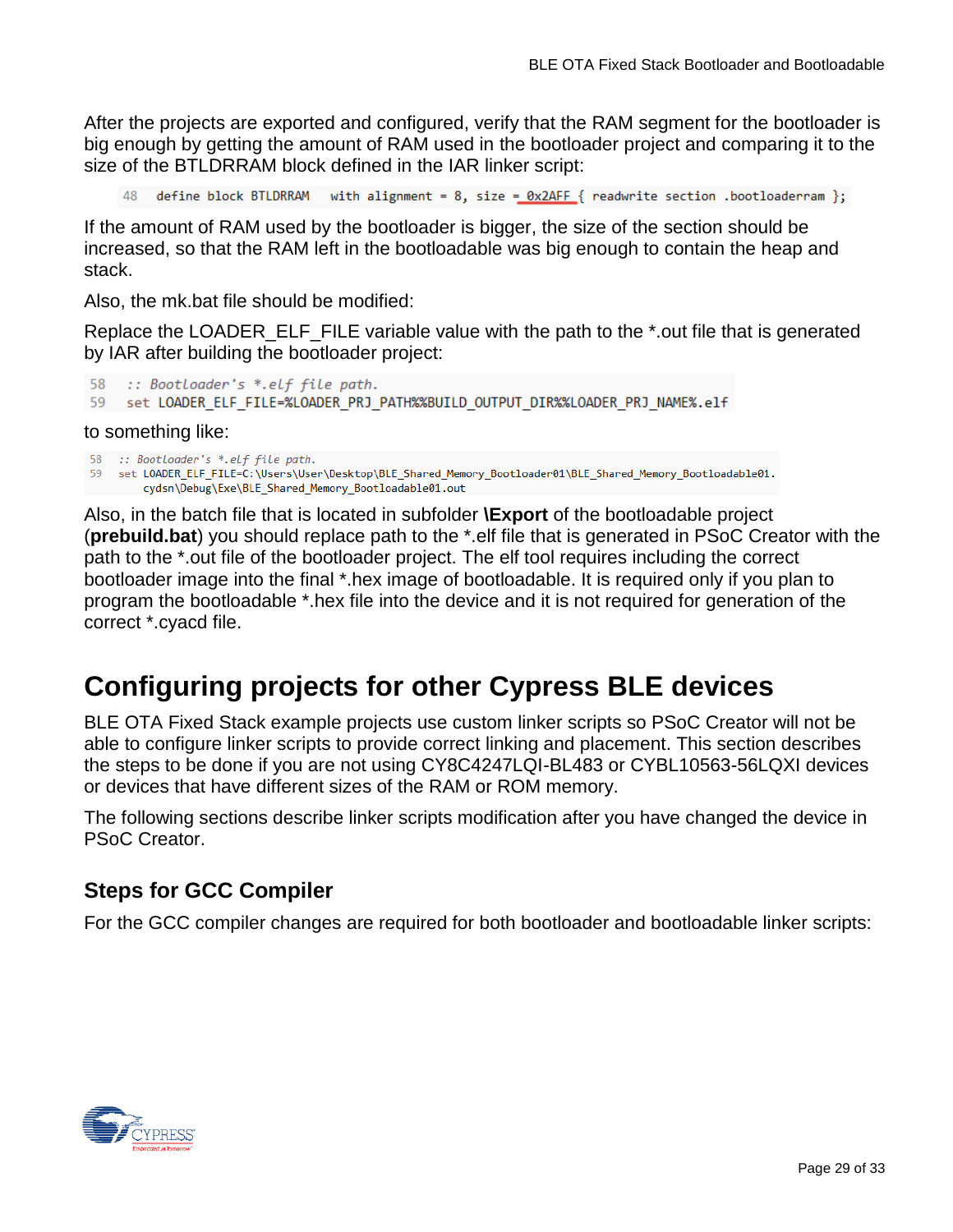```
21 MEMORY
22 {
   rom (rx) : ORIGIN = 0x0, LENGTH = 1310722324ram (rwx) : ORIGIN = 0x20000000, LENGTH = 1638425 \rightarrow\mathcal{D}2627<sup>1</sup>= 0;28 CY APPL ORIGIN
29 CY FLASH ROW SIZE = 1283
30 CY APPL NUM
                      = 1;
31CY METADATA SIZE = 64;
32
```
- 1. Change the device flash memory size.
- 2. Change the device RAM size.
- 3. Change the device row size.

Linker scripts are located in . **\cm0gcc.Id** for the bootloader project and in *.\LinkerScripts\cm0gcc.ld* for the bootloadable project.

If you are not sure in values that are to be entered for your device, refer to the values that are in linker script generated by PSoC Creator even if it is not used. It is located in the folder: *%PROJECT\_DIR%\Generated\_Source\PSoC4\cy\_boot* under the name *cm0gcc.ld*.

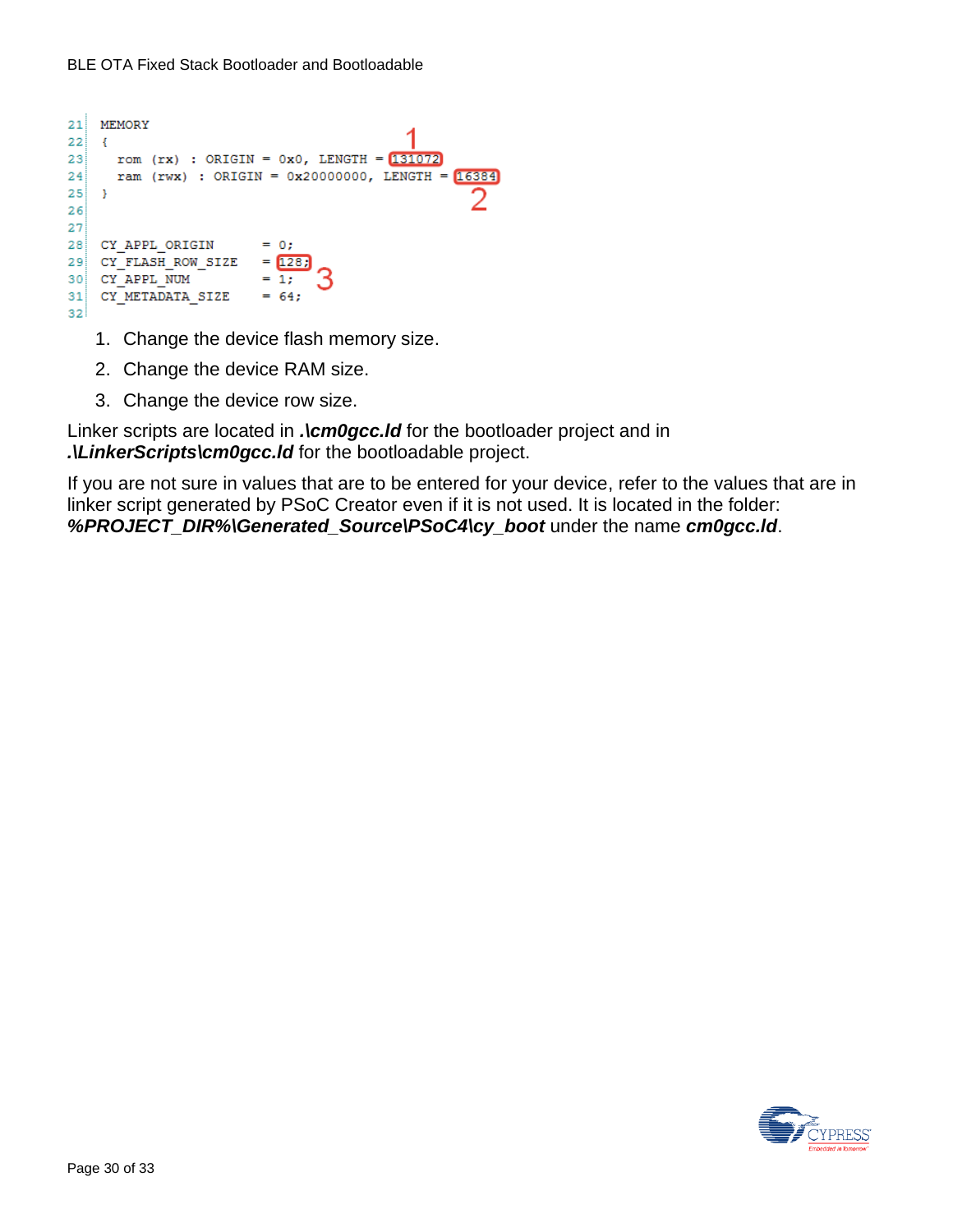## **Steps for MDK compiler**

For the MDK compiler, only the linker script of the bootloadable project is changed:

```
33<sup>1</sup>#include "BootloaderSymbols.h"
3435<sub>1</sub>#define CY FLASH SIZE
                                     131072
    #define CY_FLASH_ROW_SIZE (128)
36.
37 #define CY METADATA SIZE \angle 64
```
1. Change the device flash memory size.

2. Change the device row size.

And a bit further:

```
91
        ARM LIB HEAP (0x20000000 + 16384) - 0x400 - 0x1000) EMPTY 0x400
92
        €
93
        Y
94
95
        ARM LIB STACK (0x20000000 + 16384) EMPTY -0x1000
96
        Ł
97
        Y
```
3. Change the device RAM size (both values).

The linker script is located in folder *.\LinkerScripts\Cm0Mdk.scat*

If you are not sure in values to be entered for your device, refer to the values that are in the linker script generated by PSoC Creator even if it is not used after project rebuild. It is located in the folder: *%PROJECT\_DIR%\Generated\_Source\PSoC4\cy\_boot* under the name *Cm0Mdk.scat*.

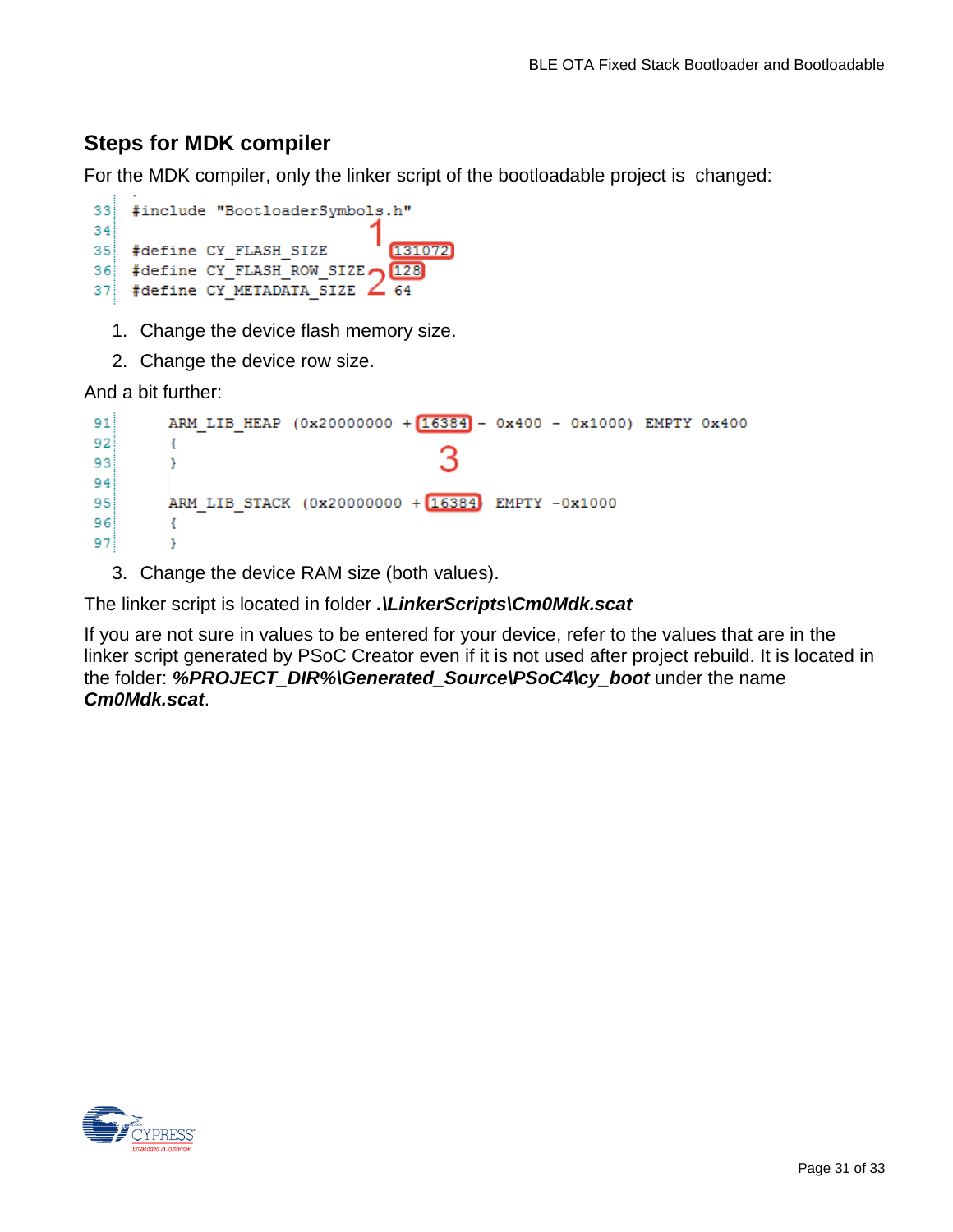## **Steps for IAR Compiler**

If you use the IAR, the linker script of the bootloader project is safe to use one that is generated by PSoC Creator after the device was changed in PSoC Creator. But the bootloadable project linker script must be modified:

```
6 define symbol ICFEDIT intvec start = 0x00000000;
 7 /*-Memory Regions-*/
10 define symbol \overline{\text{ICFEDIT\_region\_RAM\_start\_}} = 0x20000000;<br>11 define symbol \overline{\text{ICFEDIT\_region\_RAM\_end\_}} = 0x20000000 + \frac{2}{16384} - 1;
12 /*-Sizes-*/13 define symbol __ICFEDIT_size_cstack__ = 0x0800;
14 define symbol ICFEDIT size heap
                                          = 0x40015 /**** End of ICF editor section. ###ICF###*/
1617
18 /******** Definitions ********/
19 define symbol CY_FLASH_SIZE = 13107220 \quad \text{define symbol } CY\_APPLL_ORIGIN = 0;21 define symbol CY\_FLASH\_ROW\_SIZE = 12822 define symbol CY APPL LOADABLE = 1;
23 define symbol CY_APPL_LOADER = 0;
24 define symbol CY APPL NUM
                                     = 125 define symbol CY METADATA SIZE = 64;
```
- 1. Change the device flash memory size.
- 2. Change the device RAM size.
- 3. Change the device row size.

The linker script is located in folder *.\LinkerScripts\Cm0Iar.icf*

If you are not sure in values to be entered for your device, refer to the values that are in the linker script generated by PSoC Creator even if it is not used after project rebuild. It is located in the folder: *%PROJECT\_DIR%\Generated\_Source\PSoC4\cy\_boot* under the name *Cm0Iar.icf*.

# **Updating BLE component to other version**

The following steps are required to update the bootloader component version of the BLE component:

- 1. Ensure you're using the desired version of the BLE component in the bootloader project.
- 2. Rebuild the bootloader project.
- 3. Locate the CYBLE\_EVT\_T enum declaration in the bootloadable project (for the BLE\_OTA\_FixedStack\_Bootloadable example project this is **.\OTAMandatory.h** starting from line 1539) and replace it with the CYBLE\_EVT\_T enum declaration generated in the bootloader project (BLE\_OTA\_FixedStack\_Bootloader example project this is **.\Generated\_Source\PSoC4\BLE\_eventHandler.h** starting from line 146).
- 4. Run the mk.bat script located in the bootloader project in the Scripts subfolder.